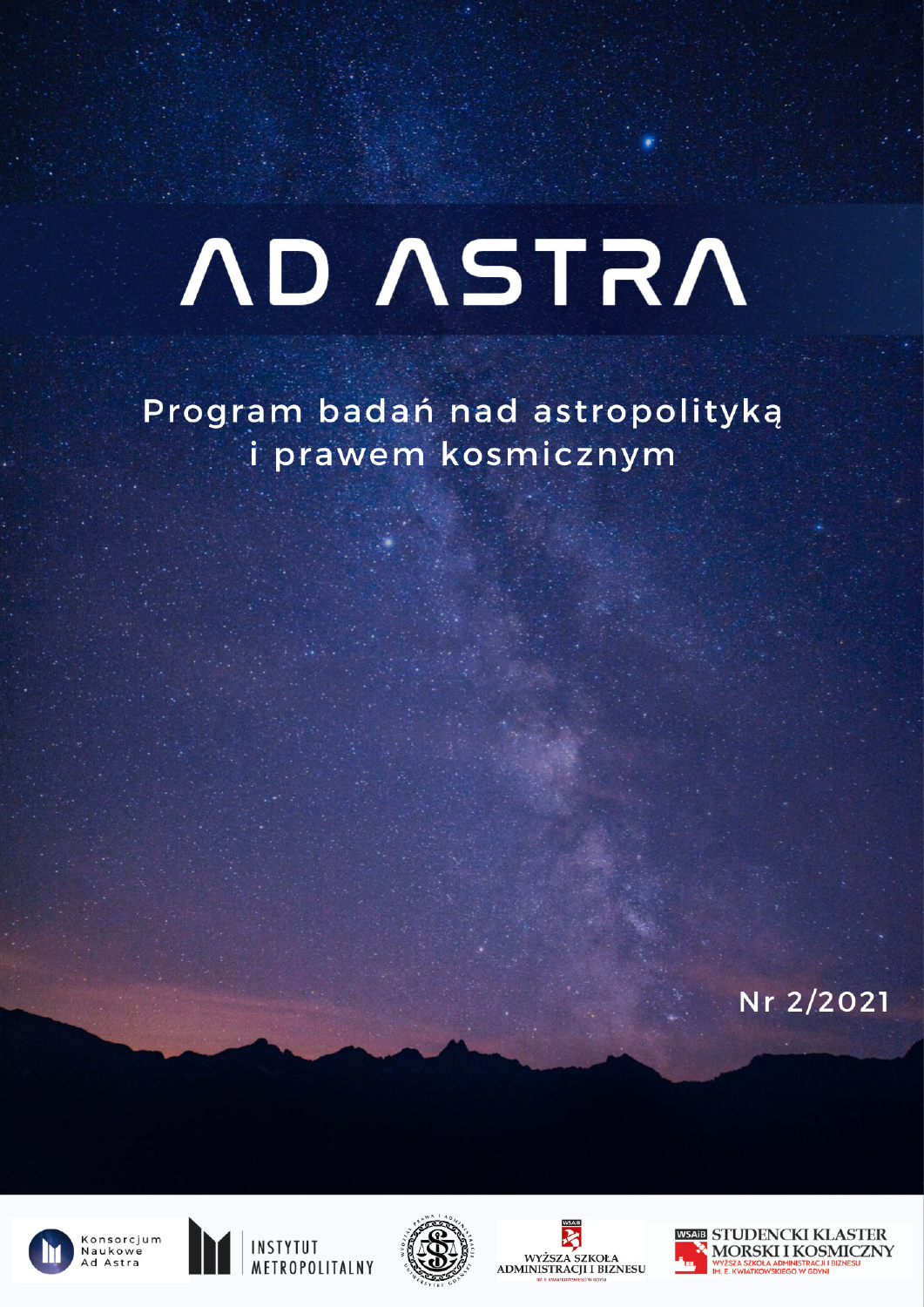# **Paragraphs for Space Shoggoths, Bush robots, and Dyson Trees – the legal complexity of manufacturing space objects using natural and artificial space resources**

**DOI:** 10.53261/adastra20210202

#### **mgr Kamil Muzyka**

Institute for Law Studies of The Polish Academy of Sciences https://orcid.org/0000-0003-3519-4223

#### **1. INTRODUCTION**

Planning a space mission is mostly constrained by factors of payload mass and volume, as well as the efficiency of systems and launch capabilities of a provider. Nearly all contemporary satellites carry a limited number of spare fuel for maneuvering and station keeping, no spare parts, not even means to provide proper repairs. The future of space mission architecture is dependent on both, the interconnectedness of its elements as well as sustainability and optimized logistics. This calls for more operations requiring robots as servicers, factories, constructors resource extractors, and power providers. It is very easy to simply dismiss the concept of ISRU (In-situ Space Resource Utilization)<sup>1</sup>, OSAM (On-orbit Servicing, Assembly and Manufacturing)2 and Recycling/Upcycling in space by declaring the low tech readiness level of required technologies, or that they have been discussed in the years between 1960- 1990, causing controversy in both scholarly fields as well as within space policy itself. It should be noted, that visions of space progress driven by vast industrialization and extraction/processing/manufacturing capacities were the reason that the L5-Society<sup>3</sup>, The National Space Institute, AIAA and others have advocated for the rejection of the Moon Agreement of 19794. Similarly, we can see a gradual shift in discussing space resource utilization rights, which have recently gained more and more traction due to national developments of The United States, Luxembourg, or the United Arab Emirates, to discuss the problems, and issues involving space products and objects partially of fully composed of space resources. The scope of this paper is to discuss the impact of the ability of space objects, whether one or a group of them, being able to construct other space resources using either natural resources extracted from a celestial body, and outer space, or reusing elements of space debris or wreckage.

The title uses the terms like a "shoggoth"<sup>s</sup> or bush robot<sup>6</sup>, which in this paper are interchangeable concepts of modular, reconfigurable robotic space objects capable of extracting resources, materials processing, constructing components, elements or whole new space objects, including its copy, in the sense similar to Moore's Artificial living plants<sup>7</sup>, or von Neumann's universal kinematic assembler<sup>8</sup>. Although being inspired by science fiction literature and futurology, there have been many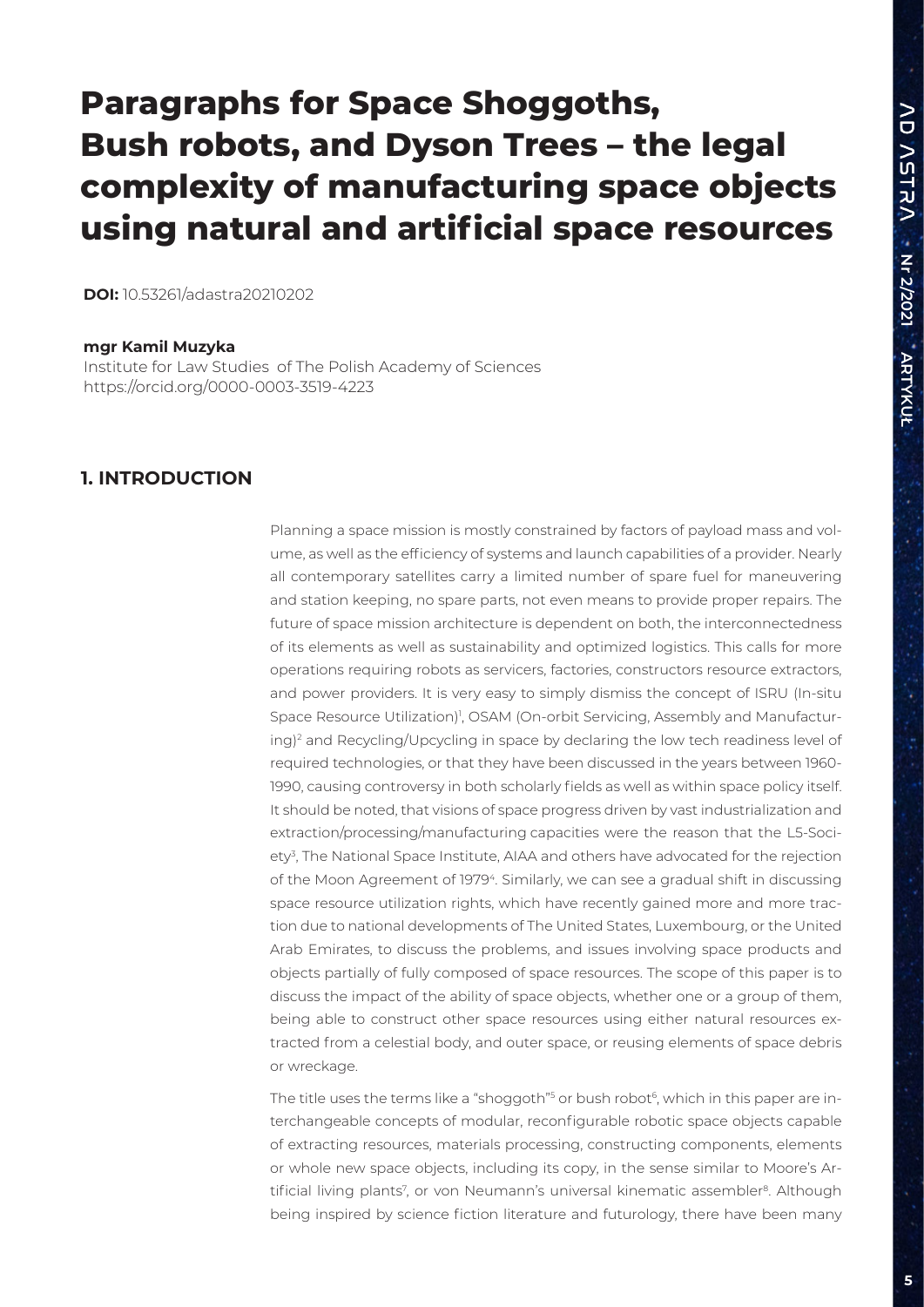academic approaches or even demonstrations of either partly self-replicable hylotechnological<sup>9</sup> machines, or modular robots, even forms of so-called "utility fog". The concept of Dyson Tree<sup>10, 11</sup> is being brought to bridge the legal gap between biological and hylotechnological solutions, as well as to present a different approach to what actual ISRU might look like.

This paper will mostly focus on the field of space law as it is relevant to identify problems arising from space objects being manufactured in outer space and out of space resources, although it will address some aspects of patent law.

#### **2. SPACE RESOURCES – WHAT DOES THE TERM MEAN?**

While the majority of works on space resources tend to focus on the interpretation of Article II of the Outer Space Treaty (OST) or convincing its peers that the Moon Agreement still has a chance, not much is being discussed in the terms of what exactly constitutes a space resource. For example, the US Space Launch Competitiveness Act of 2015 defined them as "abiotic resources, including water and minerals", while the UAE space act defines "any non-living resources present in outer space, including minerals and water". While they overlap in mentioning minerals and water as being included in the term "resource", they use different concepts for possible resources of biological origin. The term Abiotic means that such resources cannot be a living organism, nor its "biotic" products, such as proteins, organic gases including methane or their fossils, while the term non-living only excludes actual organisms, not their fossilized or sedimented remains, nor their products. To use a parallel from Frank Herbert's "Dune"12, while a UAE licensed operator cannot harvest or isolate a sandworm (a living organism), it can collect the spice (the biotic product), while the American operator can do neither, though this does not prohibit them from mining moisture (water). Although this is also up to reconsideration, even terrestrial oxygen in its current amounts should fall under the concept of a "biotic resource".

However, the idea of a space resource, while mostly connected to celestial bodies is dependent on the understanding of what this resource is, and on the other hand, by the old concept of space mining. While space mining has been a staple of futurism and science fiction since the late  $XIX$ th Century<sup>13</sup>, the idea of mining and the analogies to terrestrial history and practices sometimes hinders the discussion and understanding of what actually would constitute such operations. That is not to say, that there won't be any industrial-scale resource extraction on the surface or atmosphere of celestial bodies. However, the majority of approaches focuses on space mining only in the context of monetary benefit<sup>14</sup> of importing extracted platinum group metals or rare earths, in some cases even Helium 3. What is mostly missing from this discussion is the versatility of resources and their applications. What constitutes a resource is what we can obtain on sight and whether we have any use for it. While works on space mining mostly focus on minerals and water, works on ISRU tend to take a broader approach which changes the definition of a resource.

The ITU declares orbits as natural resources<sup>15</sup>, and in some cases, the terms get intertwined or put into one category with solar radiation, temperature gradients and microgravity of outer space<sup>16</sup>. While these do not qualify as space resources per se, there is a case to be made for profitable use of such "resources", as we used them explicitly for numerous types of commercial satellites and scientific crewed space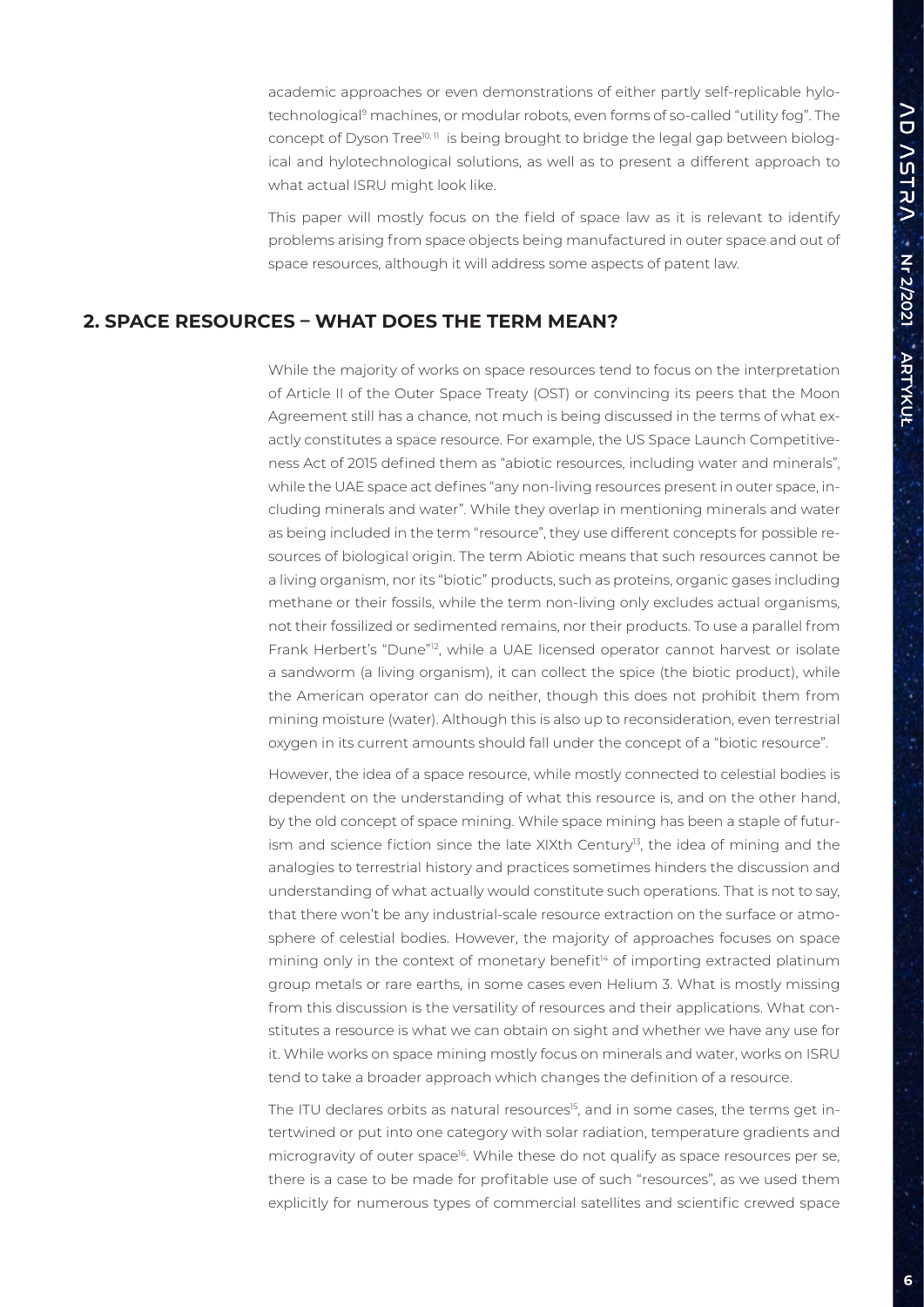programs. Albeit treating the phenomena of the environment as a resource, which is also worth noting for mission planning purposes, the majority of space resource utilization activities will revolve around some forms of raw materials or unprocessed compounds. Be it regolith, hydrogen, different types of gas and ice (collectively known as volatiles), different metals or organic compounds, it all boils down to what a given operation requires. One person's worthless lunar dust is another person's basic construction material<sup>17</sup>. Besides that, there are also resources to be found in a planet's van Allen belts, as well as in the solar wind or interstellar medium. The same Helium 3 can be easily found within the solar wind, as it is the primary source of lunar helium deposits, though activities on these two sources of a resource might be regulated differently. One is floating through the solar system on the solar wind, the other is a rich deposit implanted in the lunar, or mercurial regolith. The main discourse in international space law revolves not around resources from the planetary atmosphere, solar wind, or interstellar medium, but on these which are embedded in celestial bodies. While space law does not differentiate between celestial bodies, treating cloud moons and synestias the same way as the moon or asteroids, although the American space resource law defines an asteroid resource as a form of space resource found in an asteroid, yet the law was being written with the special interest of asteroid miners in mind. While it is difficult to argue, that using a Matloff<sup>18</sup> or Bussard scoop<sup>19</sup> to harvest the ISM or solar wind differs from catching and processing an asteroid, which then differs from mining operations on planetary and larger, geodal satellite bodies, present-day discussions on space law tend to not see the difference or even recognize the existence of other types of resource operations than mining and importing heavy metals from the Moon and Near Earth Asteroids. Focusing on importing metals and minerals down to Earth misses the crucial elements of space resource utilization, mainly survival and growth.

## **3. WHY THE BROADER APPROACH?**

A broader approach to space resources is required to understand, that any entity looking to utilize mineral or mineraloid resources of celestial bodies to build and maintain its economic or habitual presence will not be making it out of platinum, gold, thorium, or promethium. The majority of them will have to be created using better suiting material, available in an unrefined or unprocessed form on celestial bodies. This has to be included in any discussions centering on a so-called benefit sharing principle, or proposals to declare natural resources of celestial bodies "Common Heritage of Mankind/Humankind"20. Since manufacturing space objects out of space resources, and providing them to governmental, commercial, or academic entities, not mentioning a variety of NGOs falls neither under bringing said resources down the terrestrial gravity well, neither it is considered "use for support of one's (scientific) mission"<sup>21</sup> it either hangs in a legal void, or rather vacuum, or tends to be an overstretch of the later concept. ISRU activities, which by their name don't necessarily carry an industrial or commercial element to them, can't be clearly separated from using the same means and tools, such as processing water ice for LOX/H2 fuel, of which some amounts may be sold to other space actors. In the same way, a robotic "spacedock", used to service space objects and utilizing natural space resources cannot be treated the same way as asteroid miners reentering with ores or scientific missions producing oxygen, fuel, or shelter from regolith for their own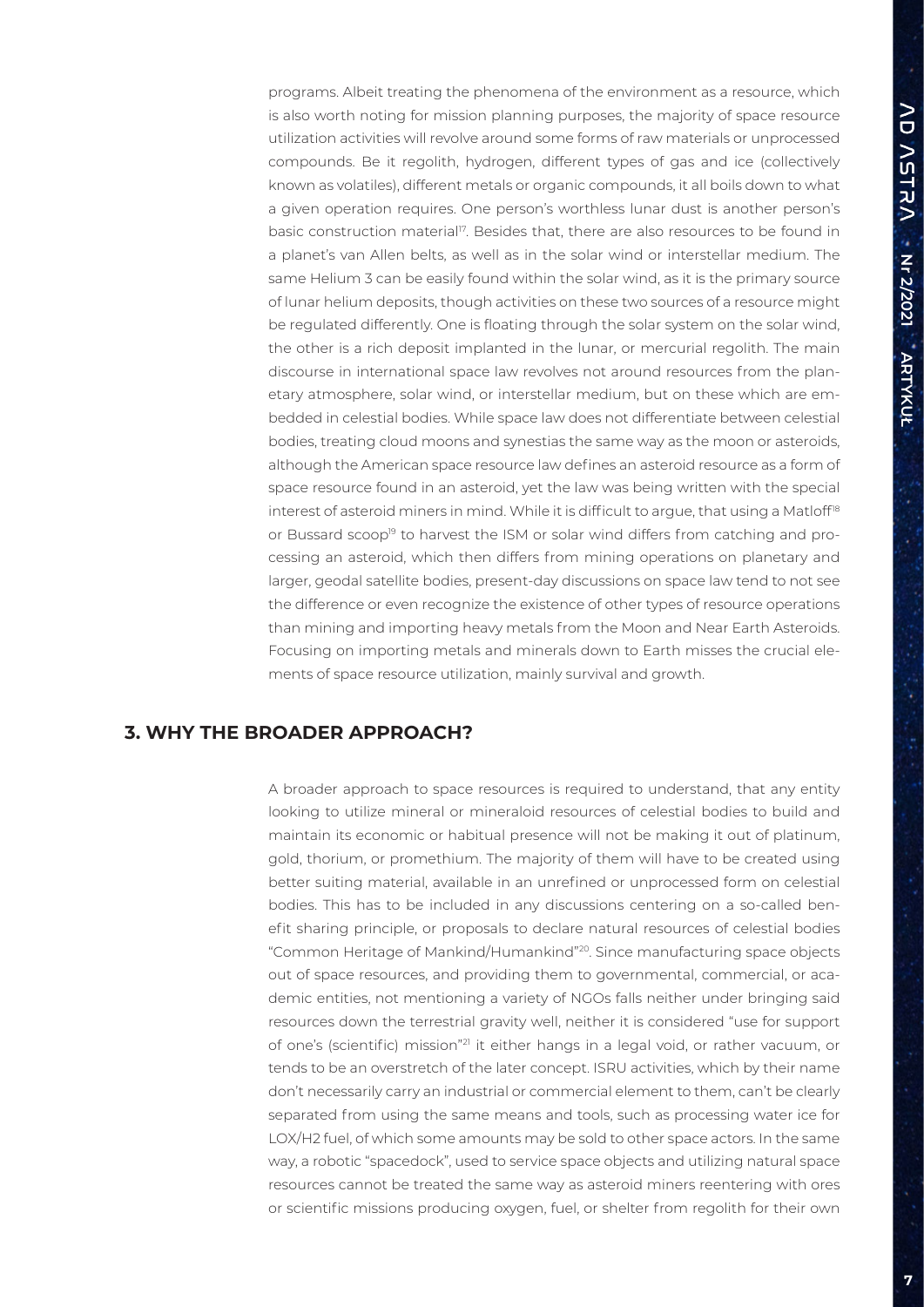needs. To which point a space object is allowed to use space resources under such a regime? Merely repair or also reconstruction? Producing additional copies or programmed subunits? The answer is, that the CHM/H regime doesn't fit the modern approach to space resources, and rather creates more obstacles while providing little to no benefits to any participant or beneficiary of space resource operations. It is not to say, that nations and international organizations cannot set fees or tax levies on the import of space-produced goods, or even employ space miners and manufacturers as contractors to their endeavors, paying them only for the work provided and keeping all resources to themselves. While there is a need to set up rules for space industrialization, to provide safety, sustainability and clarity, these rules need to take into account that *currently* valuable metals (which might face a similar fate to aluminum) are only part of what constitutes a space resource. Furthermore, the ability to produce space objects and equipment on-site using various methods and processes, even on an industrial scale, even though they might use REEs and PGMs in their subsystems should not qualify as a basis for monetary benefit-sharing, due to the sheer problem of how such mechanism would be implemented for spaceto-space services.

## **3. SPACE MANUFACTURING, SELF-REPLICATION, AND WRECK CANNIBALIZATION – HOW DOES THE JURISDICTION WORK?**

One of the crucial questions of space manufacturing, especially using space resources is how does one's jurisdiction work when the object launched from Earth produces and assembles other space objects and their components. While article VIII of the OST addresses objects launched and assembled, the main notion is that they have been produced on Earth using natural Terrestrial resources. While it is true that nations retain jurisdiction and control over space objects that are within their registry or control, similarly to seafaring vessels and aircraft. Contrary to what some might think of them, space objects, regardless of the size, purpose, and presence, are considered to be mobile jurisdictions under. In this sense, they only extend jurisdiction, control, the rule of law of their respective countries within their boundaries. It seems to be more of a legal fiction when considering an artificial habitat placed within a repurposed lunar lava tube, yet space law explicitly prohibits any form of homesteading or extending territorial sovereignty to the land where a habitat has been placed, even above or below ground. Thus basically it is assumed, that all of them are in motion, whether propelled artificially or in celestial relation to Earth. While there is still controversy around industrial mining operations in outer space, the more problematic concept is creating new space objects in-situ.

First of all, we need to answer the question, whether or not an object produced using space resources would be even considered a "space object" as it is used in the framework of international space law. International space law does not define space objects beyond what the Liability convention and Registration convention consider as a space object or its components. It is however not difficult to realize, that these regulations were made even prior to the Shuttle era, and most space objects their components were supposed to be launched from Earth and into outer space or landed on the surface of a celestial body, where they would be assembled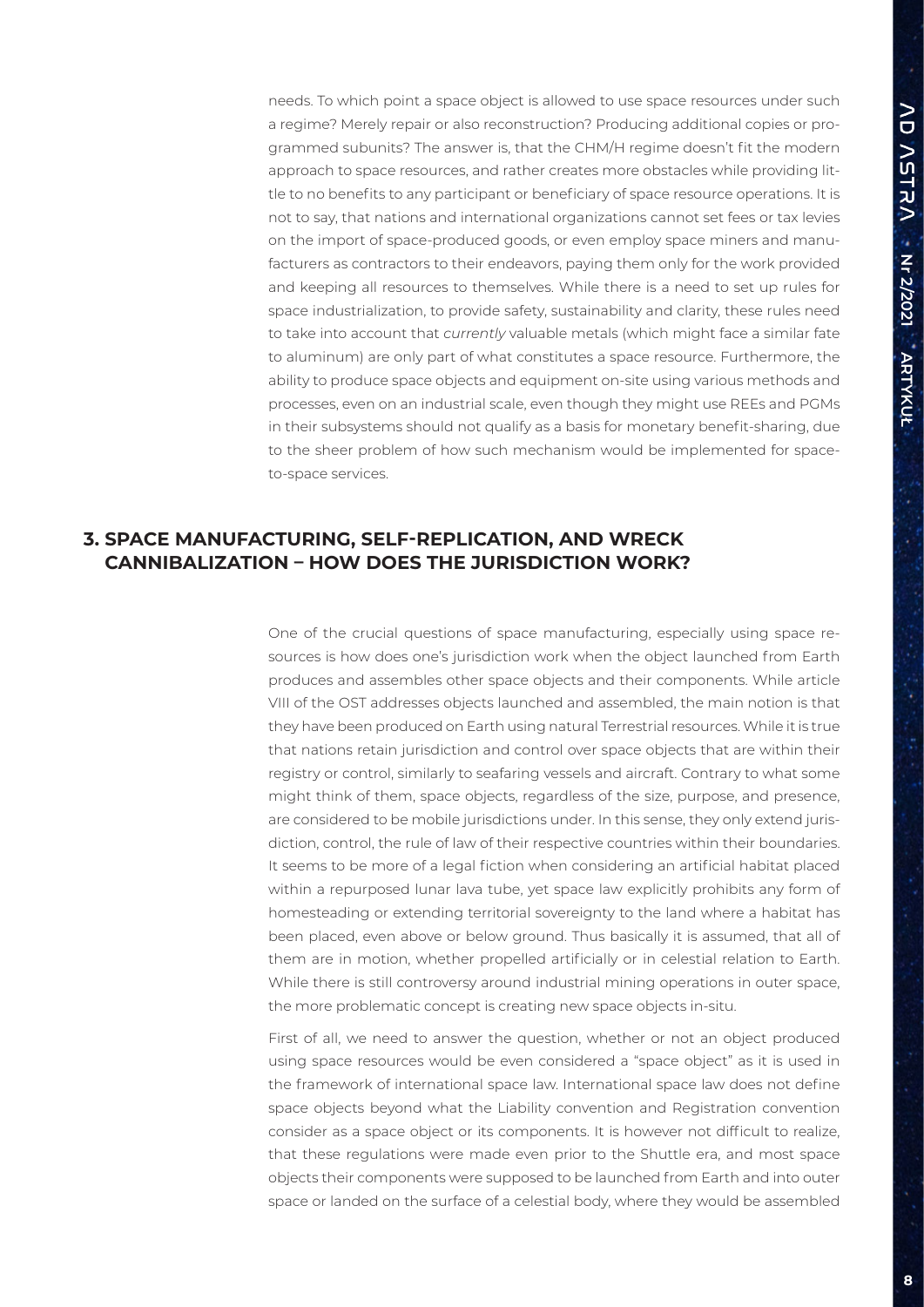into final space objects, such as modular space stations. Yet we could assume that a space object manufactured in outer space inherits the jurisdiction and is added to the same registry as its "mother object". The alternative is to declare such objects void of jurisdiction, control, and beyond anyone's possession, or under the control of the United Nations, representing humanity as a whole. While it might seem even reasonable for projects that have been commissioned as "internationals" and have specially tailored legal frameworks prepared for the transnational or supranational jurisdiction and control, this cannot be the case for national or private commercial ISRU/OSAM enterprises. Thus the author proposes the von Neumann Doctrine.

#### **5. THE VON NEUMANN DOCTRINE**

The source of upcoming problems with space manufacturing in space law is the new form of a space object – an object able to create other objects on demand. It is not to be viewed only as a self-replicating machine $2^2$ , rather a factory using space resources to produce space objects in the form of construction parts, spare parts, processed and refined resources<sup>23</sup>. Will tools, space suits, consumables, spares, or articles of manufacture count as space objects and require a registry?

Those that are launched from Earth certainly do. The problem with registering space objects and their components is engrained in the state practice. Some states do register space suits, supplies, etc, others don't register even CubeSats. And even worse, some operators don't register on-board populations Tardigrades<sup>24</sup>. The problem here lacks precedent. Although 3D printers<sup>25</sup> and in-space extruders<sup>26</sup> have been flown on board of the ISS, there still hasn't been a single case of registering an object printed in orbit, during flight or on a celestial body. States or their nationals might choose not to register tools and spare parts that have been produced experimentally. However, that becomes a tougher case when space manufactured objects become bigger and more mobile. Space objects that are produced commercially or even en masse are going to be shipped to external customers at some point. Furthermore, retaining jurisdiction over a space object created from space resources, such as a new habitat or a factory provides an extension of one's power into outer space. In the case where space manufactured objects fall outside of the category of space objects, states neither take responsibility nor claim ownership of such products. This has been addressed by the Moon Agreement and was one of the more positive provisions of the failed space treaty. MA's article 12 recalls the language articles IV and XII of the OST and provides that states do retain jurisdiction control over their personnel, vehicles, equipment, facilities, stations, and installations on the moon. Thus not only do vehicles, and stations, but also other facilities and equipment are regarded as under the jurisdiction and control of a state party. As also article 8 of the MA clarifies, that stations might be placed underground or moved, the concept of using civil engineering and burrowing methods was of concern to the legislators.

Here however we reach the problem of objects creating objects. One might call it a registry explosion, where suddenly a state placing a mobile robotic facility on a celestial body may approach the UNSG with notification, that it has registered a hundred sheets of invar steel or several dozen struts and beams of cemented regolith or foamed/honeycomb structures, which at this time are to be viewed as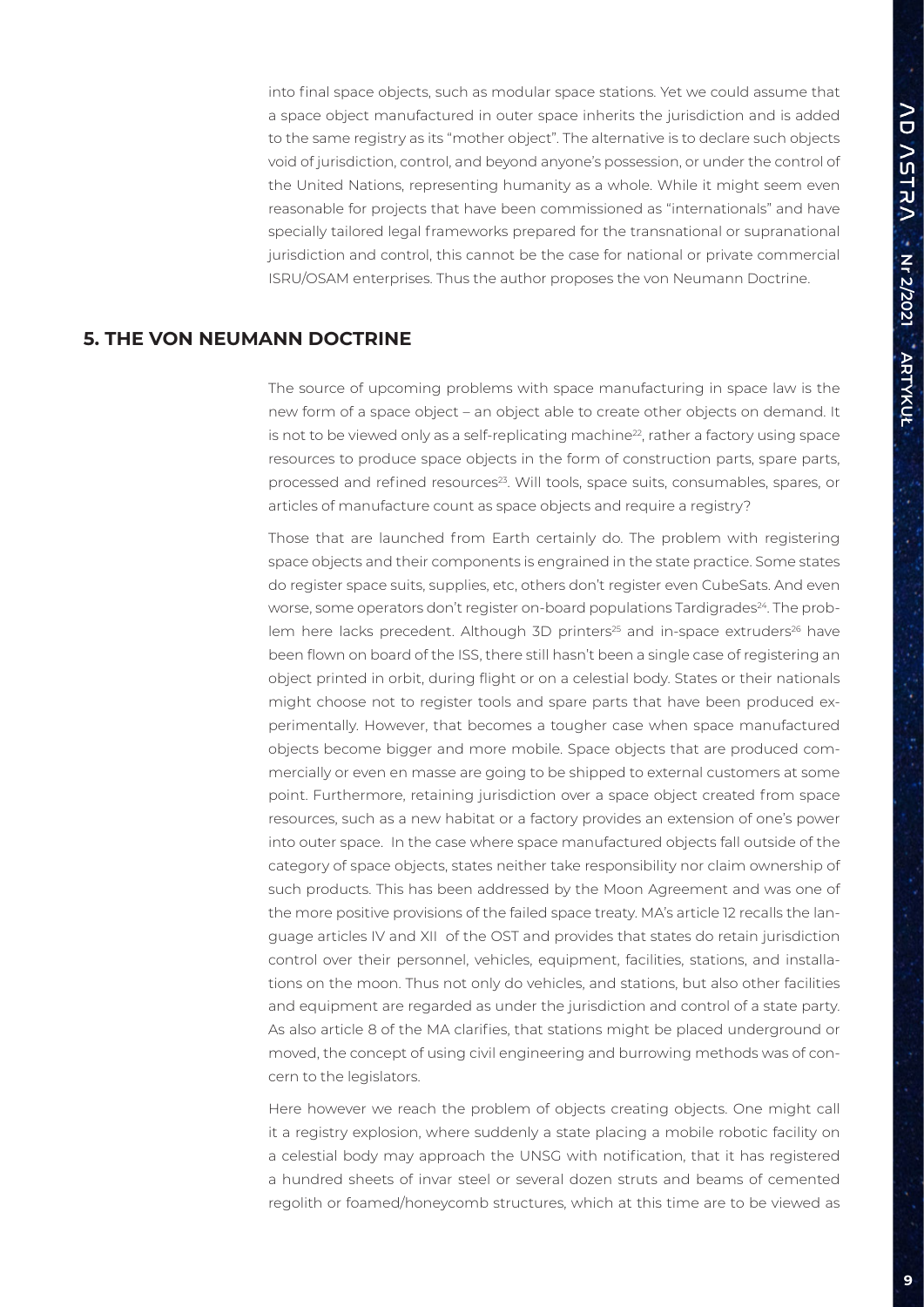a component for that state national's station-facility or are an export product to be sold to a foreign entity. In this case, objects creating more objects pose a problem for the old system of registries, for the equipment they produce may be shipped to other stations "on the fly" and consumed the same way, as it is with lean manufacturing models. It should be reasonable to rethink the whole model of registry in international space law, for more orbital and deep space traffic, more "sustainable" models of space missions employing ISRU and servicing will lead to objects creating new objects<sup>27</sup>. Those might not be the famous Von Neumann machines<sup>28</sup>, yet self-replication, repairing, or reconstruction might mean a set of different things. The idea of Self-replicating growing lunar factories<sup>29</sup> was proposed during the times of the New Space Program<sup>30</sup>. Even if this concept seems farfetched or belonging to a work of fiction, currently there are several studies on nano-assemblers or xenobiological31 inventions that blur the line between "organism" and "machine" and pose some forms of self-replication<sup>32</sup>. Following this concept, we can assume that the entity that controls the space factory is also the entity that controls and retains jurisdiction of all those objects manufactured in outer space, for jurisdiction is not affected by that object's presence in outer space or on a celestial body (Article VIII). Thus, although there is a problem with the academic consensus on the grounds of appropriation and use of space resources, the US law ``Sec. 51303. Asteroid resource and space resource rights" states that US citizens are entitled to own, possess, transport, use, and sale asteroid, and space resources. Therefore a facility under a US jurisdiction starts obtaining space resources to create space products. Thus those would undoubtedly inherit manufacturers jurisdiction. Yet even if there was a form of a Von Neumann Doctrine, regarding the inheriting of the jurisdiction of the manufacturing object by the object it had manufactured or constructed<sup>33</sup>, we can face similar problems as satellite registries do<sup>34</sup>. Those problems stand from the problems with on-orbit transfers or lack of proper registries among space faring nations.

Therefore, in a scenario, where State Party 1's national produces generic space stations out of space resources and provides them with basic equipment for life support, station keeping equipment, transponders, shielding, and so forth. State Party 2's nationals purchase this generic station for its own needs. The basic question of jurisdiction here comes in the issue of ownership of a manufactured object after it has been sold to a foreign entity. First, it all depends on the export control regulations of State Party 1. A space station or elements of thereof might contain strategic technology and as such are subject to regulations of acts such as the USA's ITAR<sup>35</sup> and EAR<sup>36</sup> apply to selling parts and know-how or transferring technology to foreign entities<sup>37</sup>, such as star trackers, atomic clocks, control moment gyroscopes, thrusters of specified parameters<sup>38</sup>. Thus, selling such objects and handing over control and registry shall count as the export of a good to a foreign entity. Any form, be it shipment or transmission of a dual-use technology (manufactured or in form of blueprints or 3D-printer file formats) is regarded as a form of export<sup>39</sup>. However, it is not clear if or which of space manufactured goods will be covered under the provisions of ITAR and EAR. Shall sheets of metal alloy for base or spacecraft construction fall under such provisions, then any form of Station-to-Station trade should be consulted with the proper federal authorities. In the case where State Party I doesn't cover such technology under export control, the transaction needs to involve the transfer of registration and control to the emptor.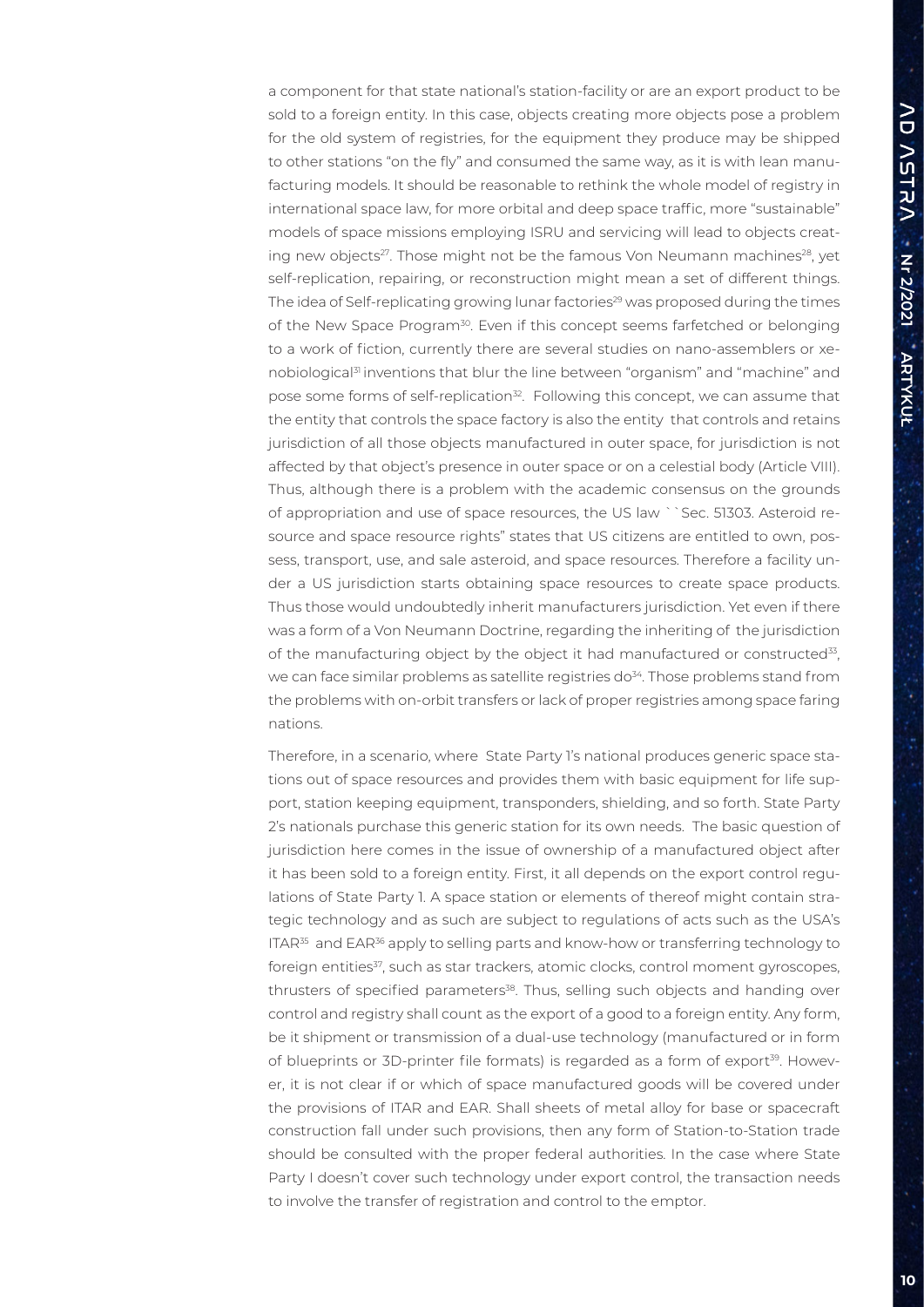There is also the issue of patent law, concerning such quasiterritorial acquisition. Patents as a territorial right are guarded by the law of the entity retaining jurisdiction over its objects in space. United States law 35 USC § 105, states that any invention that has been made, used, or sold in outer space on a space object or component of thereof that is under the control or jurisdiction. The law however provides a handful of exceptions that might provide sufficient ground for avoiding infringement lawsuits on the basis, that a State (The United States in this case) lacks jurisdiction over the space object where an invention is used or sold or made<sup>40</sup>. It is also the question of sufficient control over a space object that would suffice for the US entity to claim that an object is under US jurisdiction.

But if State Party 1 doesn't have such strict export control or the enforcement of patent rights is negligible, then State Party 2 might find itself in a situation, where it might re-register the object to its jurisdiction (might be even an obligation in some future) or simply remain the operator of such generic space station that would remain under the jurisdiction of State party 1. In both cases, this might constitute patent infringement in the form of unauthorized use or import of inventions that are patented in SP2's jurisdiction. According to the US court practice, there are instances of extraterritorial applications of patent jurisdiction in the cases where the infringement takes place, yet there is also the memorable case of Hughes Aircraft Co. According to the findings in this case ruling<sup>41</sup>, sending data and telemetry does not constitute control over a space object for purpose of patent litigation. Thus the only concept that remains is the Floating space islands and flags of convenience doctrines. In the case where SP2 has registered a new object, thus turning its control and jurisdiction over to its state of nationality, the buyers of the space stations shall be deemed liable for infringement on the rights of the patentee. The only way that the patentee may secure their rights in those situations is by using the priority mechanism of the Paris Convention and apply for patents in numerous jurisdictions creating patent families.

Here however we may also take into account the idea of temporary presence. A passage of a spacecraft containing patented cargo or a "way station" being used to transport the products further might be deemed a temporary presence. The US code provides such provisions for space vehicles, referring to them as "an object intended for launch, launched or assembled in outer space, including the Space Shuttle and other components of a space transportation system, together with related equipment, devices, components and parts"<sup>42</sup>.

The von Neumann doctrine could be found useful especially in the context of spacebound factories or objects possessing manufacturing capabilities and especially self-replicating technologies<sup>43</sup>. Extending jurisdiction on the produce of the space object one does not simply grant itself an extension of technological presence in outer space by increasing the number of space objects, but also provides other space actors with clarity towards ones actions, possessions, and operations. Without the von Neumann doctrine, one might imagine the "theft" of produced structural parts for robots or space stations, produced from lunar resources by an external robot. The "theft" might be conducted in accordance with the OST, because one does not need to ask for permission to use space artifacts that are neither registered or outside of one's national jurisdiction. It's not so a wild west hypothesis but a lesson learn from the wreck scavengers from the wild deep seas prior to the adoption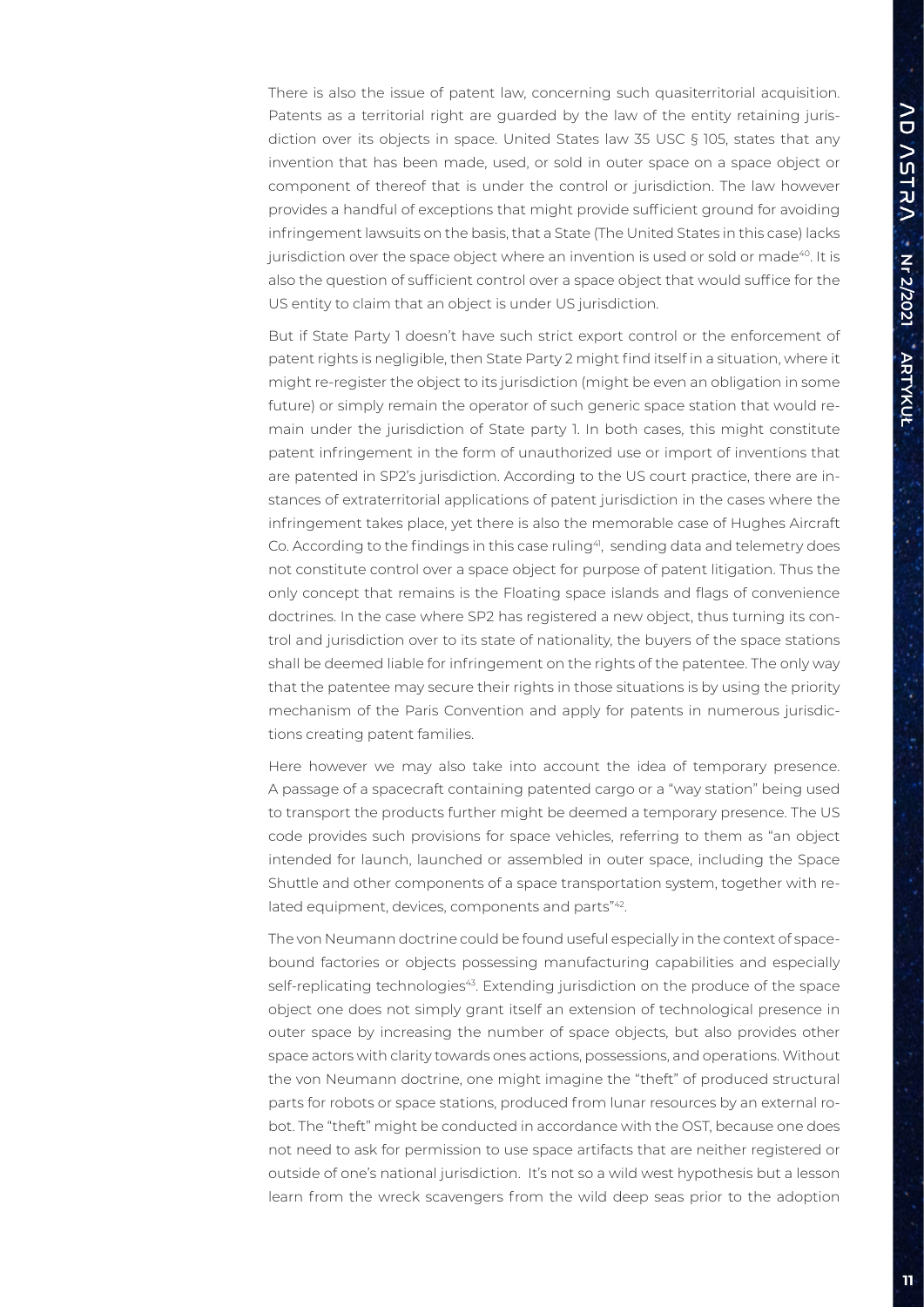of several crucial rules on historical wrecks and sunken warships<sup>44</sup>. Some humans have a nasty habit of "snatching and running" of a "no man's treasure", thus space law needs to adopt several additional rules in order to avoid disorderly behavior and bad customs in outer space. Von Neumann's doctrine provides the owner of the primary space object with both the extension of jurisdiction and control, as well as safety from unauthorized use of space objects and products. Also, it provides requirement of registry and liability for any damage caused by these space objects that were manufactured in outer space. Otherwise one may easily use "Rods from God", a kinetic projectile weapon as a form of piracy or "astropolitik<sup>45"</sup>, where one may refrain from liability by simply stating that these weren't their projectiles, as even if they were traced back to the manufacturing facility, the accused might still argue that the mere fact of manufacturing does not make them liable for damage done by this object, as it cannot be directly, ex lege, be recognized as the property of the manufacturing entity and being under its state of registry's jurisdiction. Thus it is very reasonable to extend the jurisdiction and ownership from manufacturing objects onto their progeny.

However, one must take into account that space objects may vary in size as well as in composition. Self-replicating technologies might take the form of large complex robotic systems as well as microrobots and synthetic or hybrid organisms<sup>46</sup>. In that aspect for both safety reasons and reasons described in further chapters, the von Neumann doctrine of jurisdictional and ownership heredity should be established in order to aid and safeguard the beneficial outcome of outer space operation.

#### **6. BIOLOGICAL SPACE OBJECTS AND INDUSTRAFORMING**

One very controversial point to be made is that space law needs to reconsider the blend between hylotechnology<sup>47</sup> and synthetic biotechnology or materials and robotic systems purposefully imitating the behavior or natural abilities of biological organisms. Such abilities would include repairing, healing, replication, or reproduction as additional features that could increase the sustainability of space operations. There is currently a lot of debate on the use of engineered organisms in ISRU as mining and processing elements, as well as in some future allowing them to build a mound or colony-like structures. Other applications involve life support, agriculture, medicine, manufacturing, IT hardware and robotics, and even environmental engineering48. The main promise of biological space objects is their miniature size and scalability dependent on the availability of local nutrients.

The idea of seed factories or seeding life is probably as old as discussions about the possibility to live and thrive beyond the boundaries of Earth. There are however drawbacks to the idea of a single machine able to produce everything and anything that is stored in its data storage – even itself. The problem is that while a plant can basically grow from a seed and microbes can multiply geometrically within days, they are dependent on the environment itself. A seed under a transparent dome on the Moon won't grow into a plant unless it has suitable soil. Although the majority of "seed factory"49 concepts were related to biology-based self-replicating space objects, there is a case to be made for living space objects. While it is assumed that most space objects are hylotechnological, aka non-living creations, this has been true throughout the entirety of space exploration. However, concepts of engineering living materials, mycelium, and biomining for space exploration tend to gain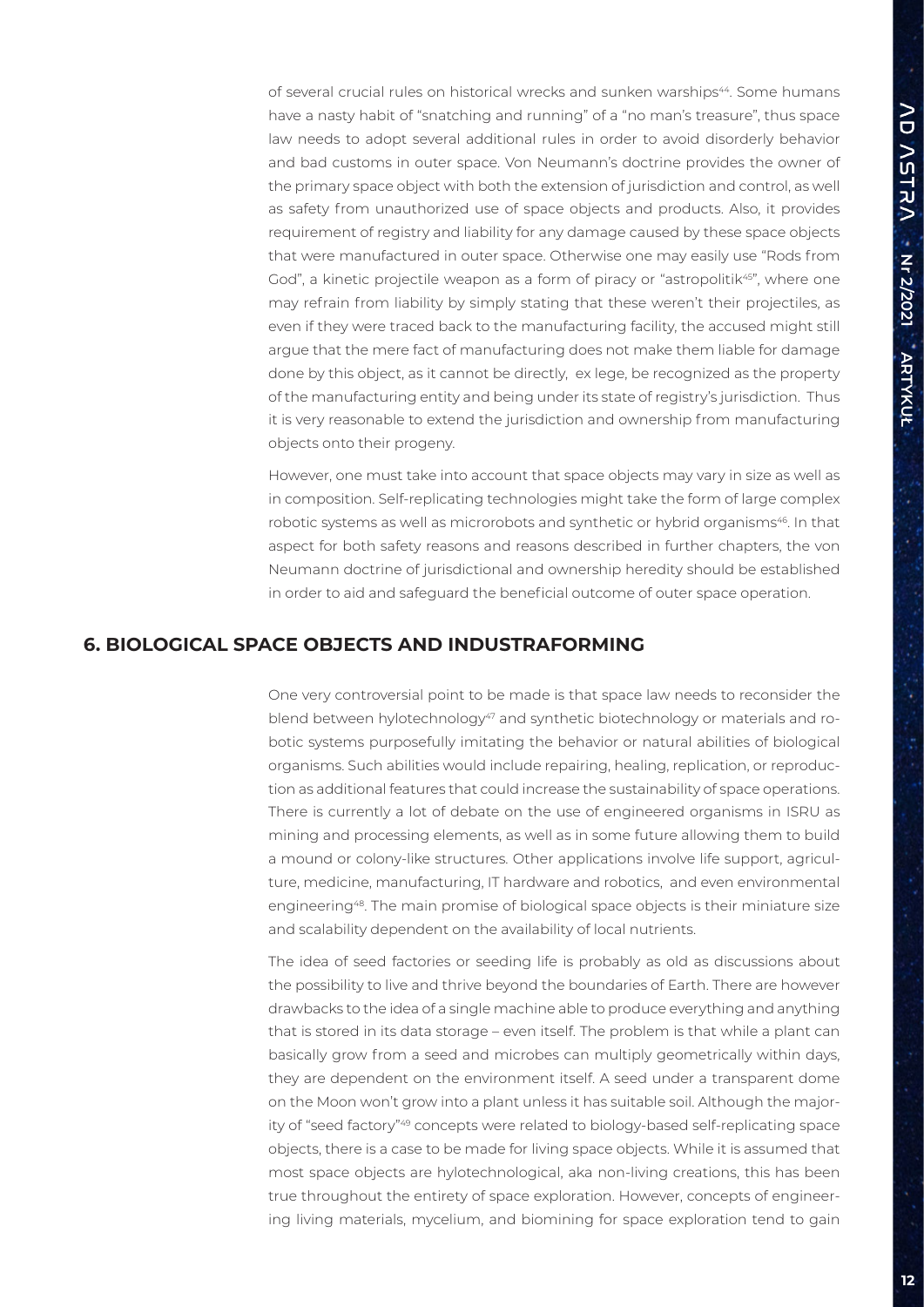more attention in academic circles. Biological organisms share a variety of features with artificial self-replicating space objects upon which they are based. The majority of space objects proposed by different authors which would possess the capacity to self-replicate, metabolizing space resources<sup>50</sup> and replicate using the principles outlined by John von Neumann and Edward Moore tend to only differ from biological organism in their design. While evolutionary mechanisms helped to shape natural organisms, human intervention helped to intelligently redesign organisms to better serve humans and their industry. On the other hand we have the concept of robots in living mediums, such us xenobots<sup>51</sup>.

 Space objects are mainly hylotechnological machines and payloads launched into space or constructed in outer space or celestial bodies, as well as launch vehicles and their parts and components. As article VIII states, parties retain jurisdiction and control over objects carried out on their registry, launched or assembled, or constructed in outer space. That concept is true to robots and base components, although the question of mining and jurisdiction remains. Space law still has no clear answer to what would be the legal status of machines or structural elements that would be created on-site or in space generally, using extraterrestrial resources or mixing them with elements and components made on Earth. One of the 1979 Moon agreement's provisions might serve as a basis for recognizing objects created on-site, and moreover, from local resources or by other space objects as falling under the same jurisdiction as the "mother object"<sup>52</sup>. This is also where Von Neumann doctrine of inherited jurisdiction comes in. The purpose of establishing this doctrine is the creation of a stable system under the current framework of international space law, that would provide legal recognition for space manufactured produce and systems created outside of the Earth. Although none of the ongoing projects even nearly resembles a Von Neumann universal constructor, the Bracewell/Arbib probe or the Dyson Mining probe, the experiments with microgravity 3D printing and ZBLAN optic fiber extruders are just the beachhead of new concepts of space law – Objects creating objects. This stems from the notion that objects possessing manufacturing capabilities in outer space would create other objects, whether simply programmed products or even their replicas. Therefore it is necessary to adopt a doctrine that would enable state parties to recognize and operate in a quasi living space environment teeming with industrial robotic activity.

However the question of applying the same rule or even treating organisms as space objects stems from a different part of the space manufacturing conundrum. It stems from the self-replicating technology doctrine in Patent law. According to the doctrine of self-replicating technologies, if an object with a specific purpose and additionally a built-in self-reproducing or self-replicating mechanism creates a copy of itself then this copy is treated as a completely new object. In the case of patent law, that means that despite exhausting the patent upon the first sale, the purchaser of the product possessing self-replicating capability is not allowed to benefit from this capability nor introduce the "natural copies" of the product to the market in any functional form<sup>53</sup>. This doctrine, although first used in cases between Monsanto and farmers<sup>54</sup> by synthetic biotechnology companies, is clearly applicable to machines that, among other features can self-repair or self-replicate, which have been a concept in space exploration for nearly a century<sup>55</sup>.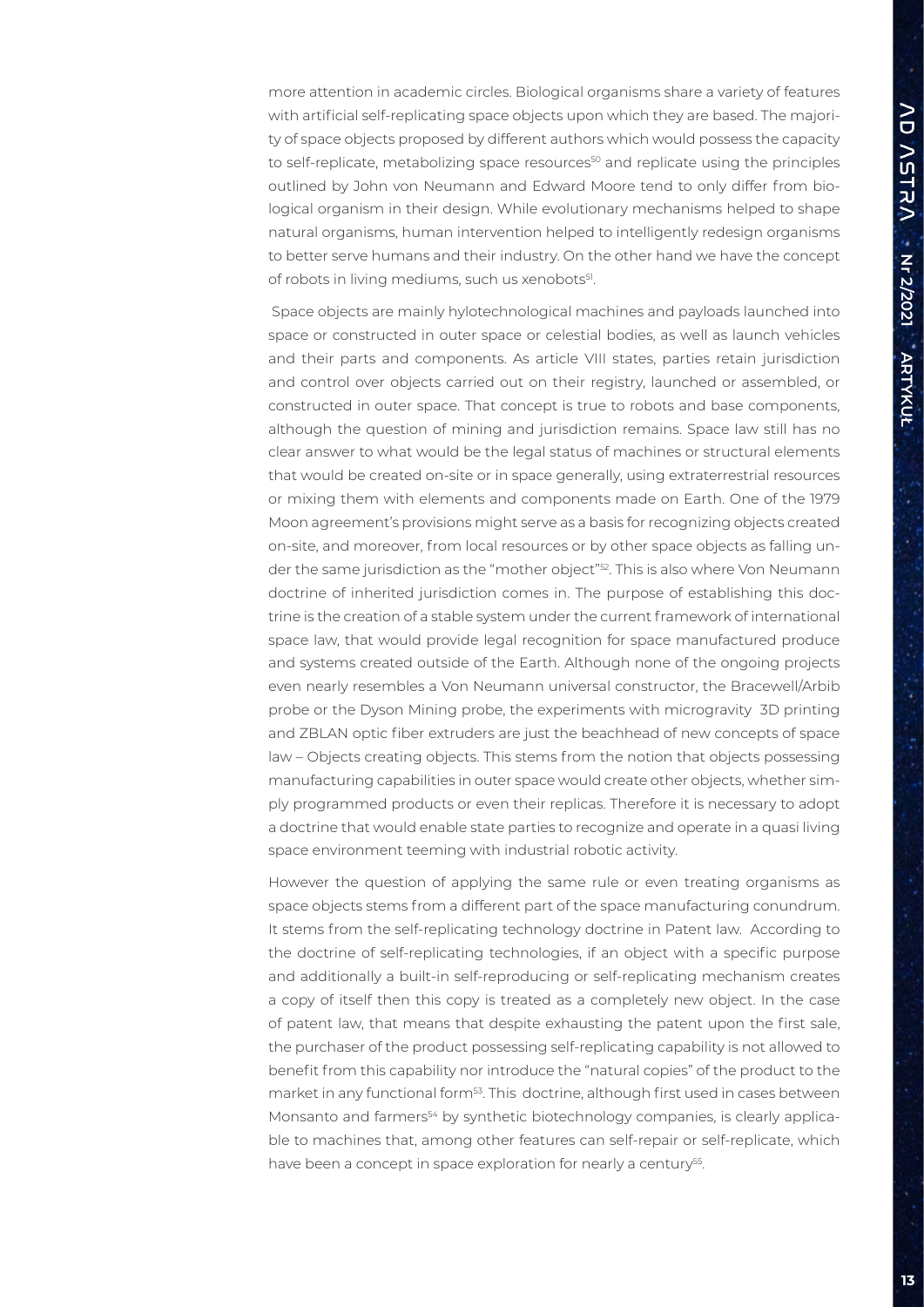However, the advancements of synthetic biology and xenobiology are likely to create a different form of space objects – living space objects<sup>56</sup>, bio or xenobiotechnological instead of traditional hylotechnological. We can see synthetic biology and robotics blend in soft robotics, mining, or using biosensors for interior systems of space stations. It might be a stretch to call them space objects, but in the current state of international space law, there is no other way to regulate this technology and its application in outer space. For example, there isn't much functional difference in small, self-replicating microrobots doing their job as miners, constructors, or repairers, and programmed and tailored organisms with similar features and performing the same actions. Both raise concerns of possibly evolving, multiplying uncontrollably and causing harm and damage to the environment, celestial bodies, or space objects. Robots on the other hand are easily reprogrammable, thus they might not evolve but be purposefully redesigned and might also fall to the category of civilizational threats such as grey goo or a paperclip maximizer. Treating EVAable synthetic organisms as living space objects will not only help on expanding the exploratory and industrial presence in outer space but also regulate the unregulated field of future activities. For In-Object operating synthetic organisms might not need special treatment under international space law, those operating outside, on the surface of planets or being "components" for one, like Dyson's "Astrochicken"<sup>57</sup> would require international recognition and registration. This stems not only from the requirement of international space law that states bear international liability and responsibility for the actions of their objects (living, robotic or operated remotely) but also from the notion of private space endeavors needing clear answers and legal safety from harmful actions of other space actors. An example would be collecting one's EVA capable microbes or other more complex organisms by another party. If the objects bear no registry and no state holds jurisdiction over them, what is to stop the third party from appropriating several of those organisms and using them for their own purpose, without asking for any permission or reproducing them and selling their copies to other space-faring actors.

However, we need to bear in mind the problem of contamination that might surely occur with organisms that are not specifically modified for non-contaminating functioning. Avoiding biological contamination of habitable zones of studied celestial bodies is being regulated by COSPAR, but there is also the problem of debris. If organisms are treated as space objects, those going "rogue", deceased or otherwise non-useful might be dealt with accordingly with the principles regulating space debris remediation and mitigation. On the other hand, self-replicating robots might also be seen as a form of contamination, as their introduction to the environment which they might thrive, using the surrounding resources means to multiply from may be viewed as harmful by space law and planetary protection scholars. While there are still concerns regarding contamination of celestial bodies, there is a case to be made, that objects which in their structure involve protein-based microrobots or synthetic microbes made of actual terrestrial organisms will require both a proper regulation and recognition. There isn't much difference between programmed living organisms and programmed replicating robots actively operating on the outer hulls or being a structural element, as in the case of mycelium or ELMs. Similarly, any operation that would prepare the ground for farming or industrial activity which would involve microbes or microrobots will spark controversy in the light of current regulations which prohibit any form of claims of sovereignity based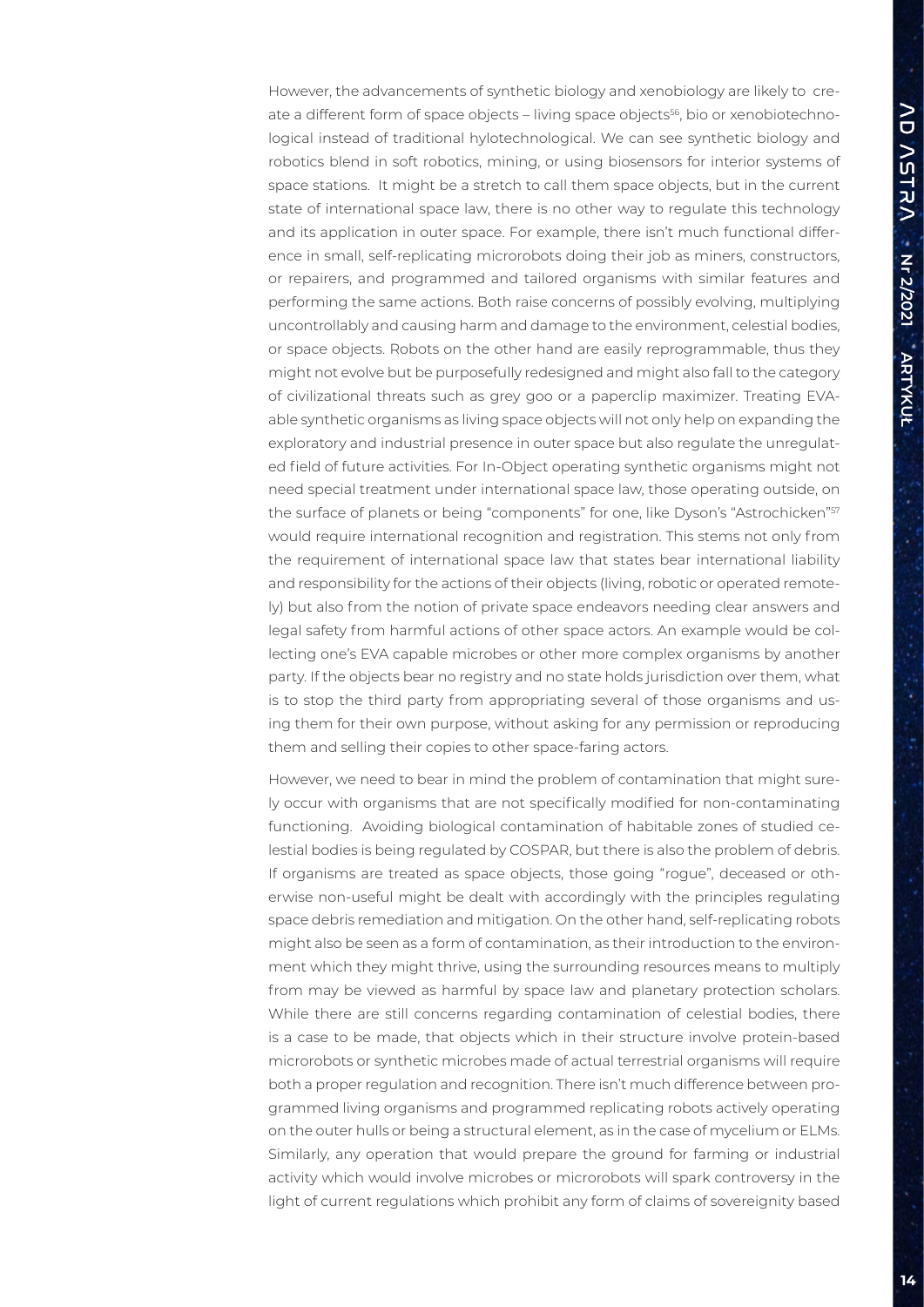on the fact of homesteading. Inoculating a patch of Lunar or Martian dirt with tailored xenobiological organisms or robots for industrial purposes such as reducing the need for blasting, heavy machinery, and decreasing the amount of waste fluid or fluid usage will certainly have its legal repercussions. The fact of the matter is, there is no certainty whether a patch of ground being transformed by organisms or robots remains the same Province of Humanity, as it would be after a mining operation. The idea is that while removing soil or rocks leaves the remaining rocks free for others to mine or build upon or even create a landmark for tourists to visit, a part of a terrain which has been transformed and includes organisms or robots which fall under one's jurisdiction and their actions might create a national responsibility for the state that has authorized and supervised their use on a given celestial body. The problem of soil inoculation or other changes to local environment has not been addressed in any of the four main space treaties, and only appears in the Moon Agreement. It creates a tricky problem where space objects are intermixed with natural materials which will eventually have to be addressed in future space regulations, as the possibility of creating a bio-inspired space resource activity would provide more sustainability to such operations on an industrial scale<sup>58</sup>.

And although the idea of space objects intermixing with the natural material of a celestial body might seem an overstretch, the idea of recognizing artificial or synthetic living organisms operating outside or creating the exterior of a space object as space objects or their components makes lots of sense in cases where such technologies would be employed and furthermore it would fulfill the obligation to register one's space objects for the sake of space safety. Proliferation of space objects manufactured or bred in space will require the same approach to space objects.

Treating living organisms as living space objects might be the first step in bridging the gaps that have been developed by completely different developments of space law and patent law throughout history. In this case the concept of inheriting of jurisdiction could be viewed as at odds with the current state of international space law, as it may be argued that the use of this doctrine allows one state to presume ownership over the whole "artificial biota" that starts inhabiting a celestial body or it's orbital space. Space law has not foreseen this problem with launching or assembling machines in outer space and on celestial bodies. Whether autonomous or with cooperation with ground controllers or astronauts, these machines might start to work as a form of a machine ecology, similar to natural biological symbiosis. As one needs just to look at the concept of the Self-Replicating Growing Lunar Factory<sup>59</sup>, the conceptual structure made out of dozens of machines actually resembles a clanking simulacrum of natural terrestrial ecologies. If all elements of the orbital space industrial environment, including servicing, transferring, manufacturing or disassembling would've been fully automated, one could not be left unamused by the biomimicry, the lifelikeness that these artificial sustainable systems tend to show. In the present day regulations of space law, covering a celestial body with either machines or organisms that can self-replicate or with inanimate leftovers from space probes does not constitute national appropriation nor can be any basis claims of sovereignty over the body or regions of thereof. The actions of mining, manufacturing or constructing object does not give any nation the right over the unaltered soil nor rock that remains in its natural state. This might in effect pose a question of altering a celestial bodies ecosystem using hylo- or biotechnology, however, it has to be clear that the von Neumann doctrine only applies to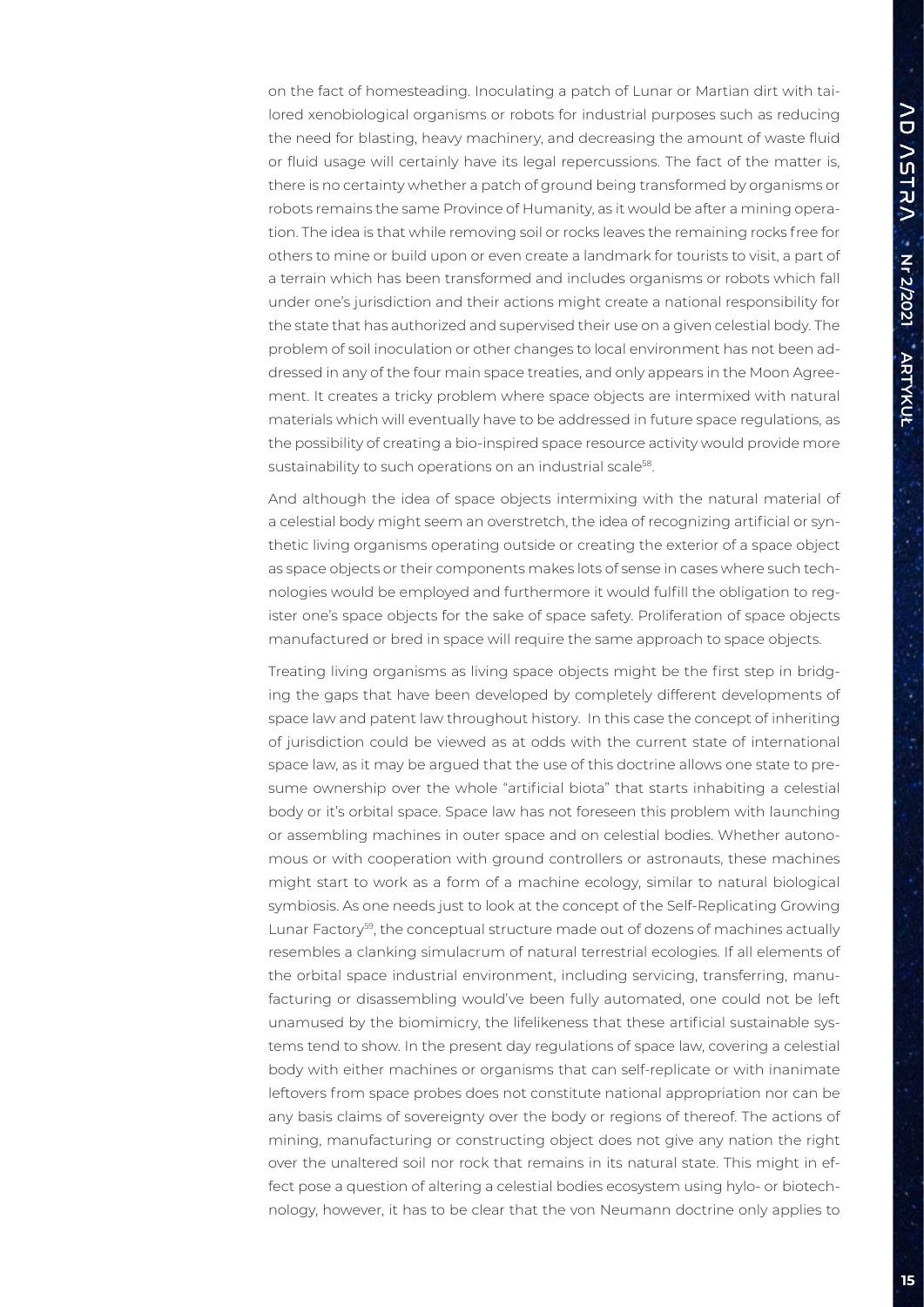purposefully created objects. If a hardened road is constructed between bases, to ensure safer and more energy-efficient travel for the crew or machines, then the doctrine would apply, as opposed to a road that has been made merely with tracks of vehicles cruising back and forth.

An altogether different reason for this doctrine is the possibility of replicating errors60, evolutionary mechanisms and other factors that might occur with self-replicating or manufacturing the mother object's progeny. If there is no responsibility, no jurisdiction nor control, and authorization, that creates a dangerous conundrum for the international space law. The other problem that is also to be realized is that patent law follows the national jurisdiction of objects outside of national borders<sup>61</sup>. Thus in order for outer space to remain "sans frontiers", the patent law must follow the islands in the sky model, especially where production and self-replication is concerned.

### **7. THE HERMIT CRAB DOCTRINE**

The other side of the Von Neumann doctrine is the Hermit Crab Doctrine. Although it might also be referred to as the Frankenstein doctrine, the hermit crab better suits the Ship of Theseus principle in civil law. The ability to create space object and equipment out of available materials does not only limit itself to rock breaking and regolith filtrating robots but also the reusability of any elements of space objects, which have deliberately or accidentally lost their functionality. Even cannibalizing debris for useful materials or spare parts tends to be brought up in academic discussions on in-space recycling or upcycling. We could imagine a concept that would address the issue of reusing parts of broken space objects for them to be incorporated into a still-functioning object, or foreign freshly manufactured objects being incorporated to repair and extend the use of a space object. We propose the concept of a Hermit Crab doctrine. As we know, hermit crabs tend to reuse shells and other elements that have been discarded or abandoned by other marine organisms, due to the lack of one's own calcified protective exoskeletal abdominal shell. In this case, an object, similarly to the crab or Plutarch's<sup>62</sup> and Hobbes's Ship of Theseus<sup>63</sup>, will incorporate new parts or parts and elements taken from other objects for their use, such as expanding one's capacity or repairs. This doctrine would allow the transfer of space object components and parts in compliance with the space object openness principle presented in article XII of the OST. For example, elements from defunct foreign space objects can be cannibalized and upcycled into the currently operational space object to prolong its operations and preserve its integrity. This would in many way create a legal route for any space debris recycling/upcycling operations, especially on a broader scale and greater frequency than contemporary attempts of prolonging the operation of a comsat or testing space debris removal via external deorbiters/space tugs. This would require dramatic changes in the way nations carry out their registration duties, while also address the idea of "jurisdiction and control". The doctrine states, that unless there is a different agreement among parties, any legally obtained space object, whether be a part, component, or spare mechanism made or customized for a larger space object falling under the control and jurisdiction of one party, that has been manufactured by another party, is being treated as an integral element of the space ob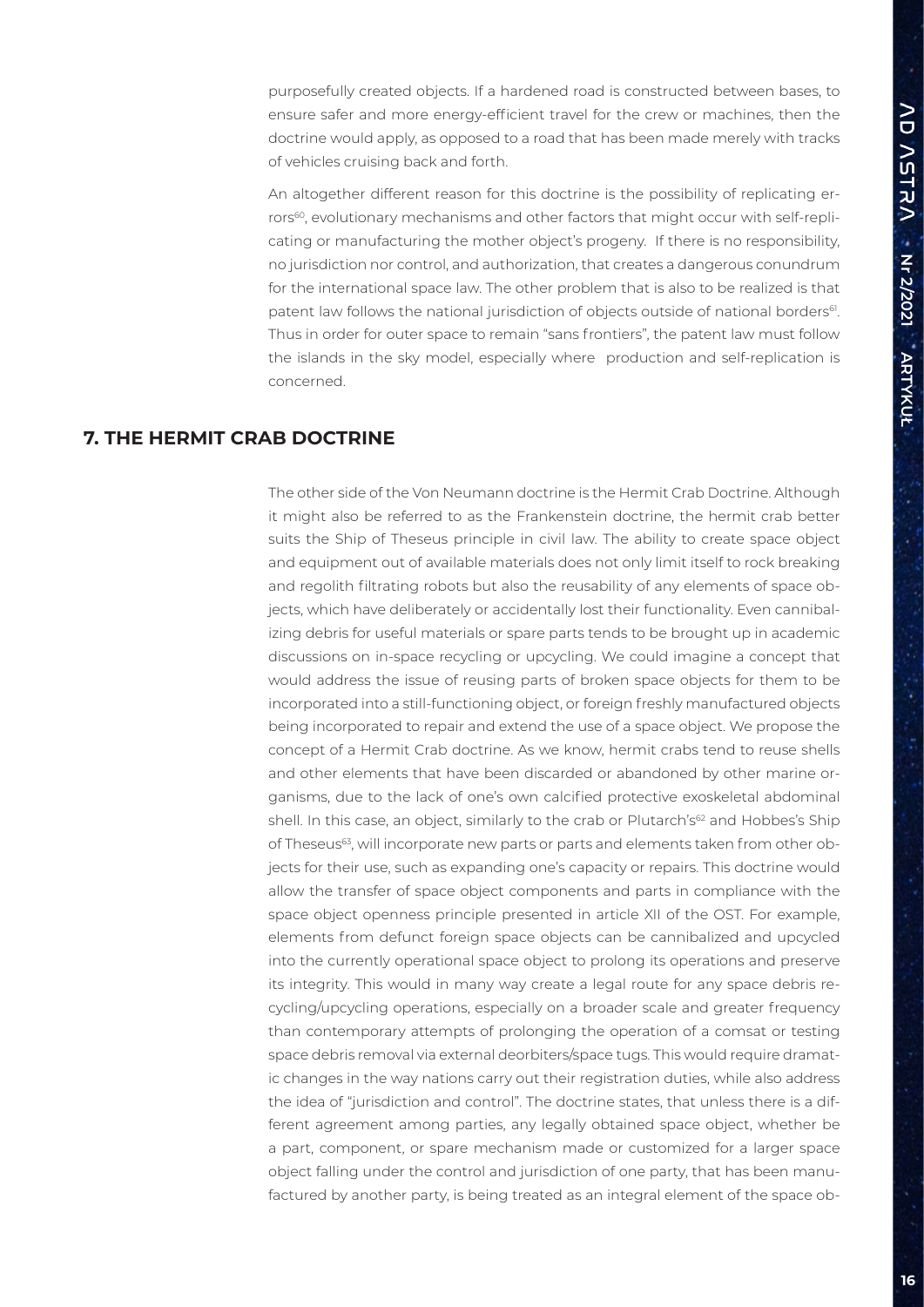ject upon application, assembly or installment if prior handing over of the objects control or jurisdiction hand not taken place.

This conceptual doctrine of international space law is made to address the limitation of the von Neumann doctrine. This might be illustrated on two examples:

- Example #1, State party one is in possession of a lunar manufacturing facility, that creates structural elements for surface, subsurface, and orbital stations out of lunar resources. State party two plans constructing an inflatable habitat in Earth orbit, but the design requires structural elements that cannot be transported from Earth without a cost overhaul. State party one is contacted by state party two to , which ordered the creation and transport of specified structural elements to a rendezvous point, where they will be picked up by manual-robotic or automated assembly units and made into the frame of the space station. Upon arrival, to the rendezvous point the structural elements are either handed over and re-registered by the means of inter partes contract, or by the application of the hermit crab doctrine. In effect, the structural elements have the same registration as the elements launched and registered with the State party two.
	- Example #2, state party one operates a manned space station that functions as a scientific outpost in the 5th Solar-Venerian La Grange point. This station has suffered numerous damage to its exterior structure and shielding due to a micrometeoroid shower that was a product of a comet passing by the sun some time ago. State party 1 has no way to repair its station on-site due to the lack of materials and manufacturing capacity (the crew is equipped only with basic repair tools and a small topdown material 3D printer, which manufacturing ability is restricted only to the most basic spare parts). State party one contacts state party two, which operates several robotic manufacturing units over every major inner system body and is able to reach the station via lightsail or nuclear/laser-thermal propulsion. Depending on the amount of damage and the availability of local resources (collectible debris or scrap metal) State party two launches either full sets of easy to use plates of shielding that are in line with the specification sent by stare party one, or other crucial hull elements, or a manufacturing robot capable of producing these on-site. According to the von Neumann doctrine, those elements produced on-site by the repairbot or being sent in packets from state party two's manufacturing units would therefore be treated as belonging to state party two. In this case, one might see the problematic position that state party one would be in if the hull needed more than 50% of its structure repaired or replaced with articles manufactured by state party two.

The Example #2 perfectly shows the problem with extending jurisdiction to manufactured products if they are to serve other parties. In this case, unless the parties have contracted otherwise, the foreign elements that were added to the original structure to prolong its service or were produced to retrofit, modify or even establish a new object fall under the jurisdiction of that object. This only may occur when the transfer and implementation is legal.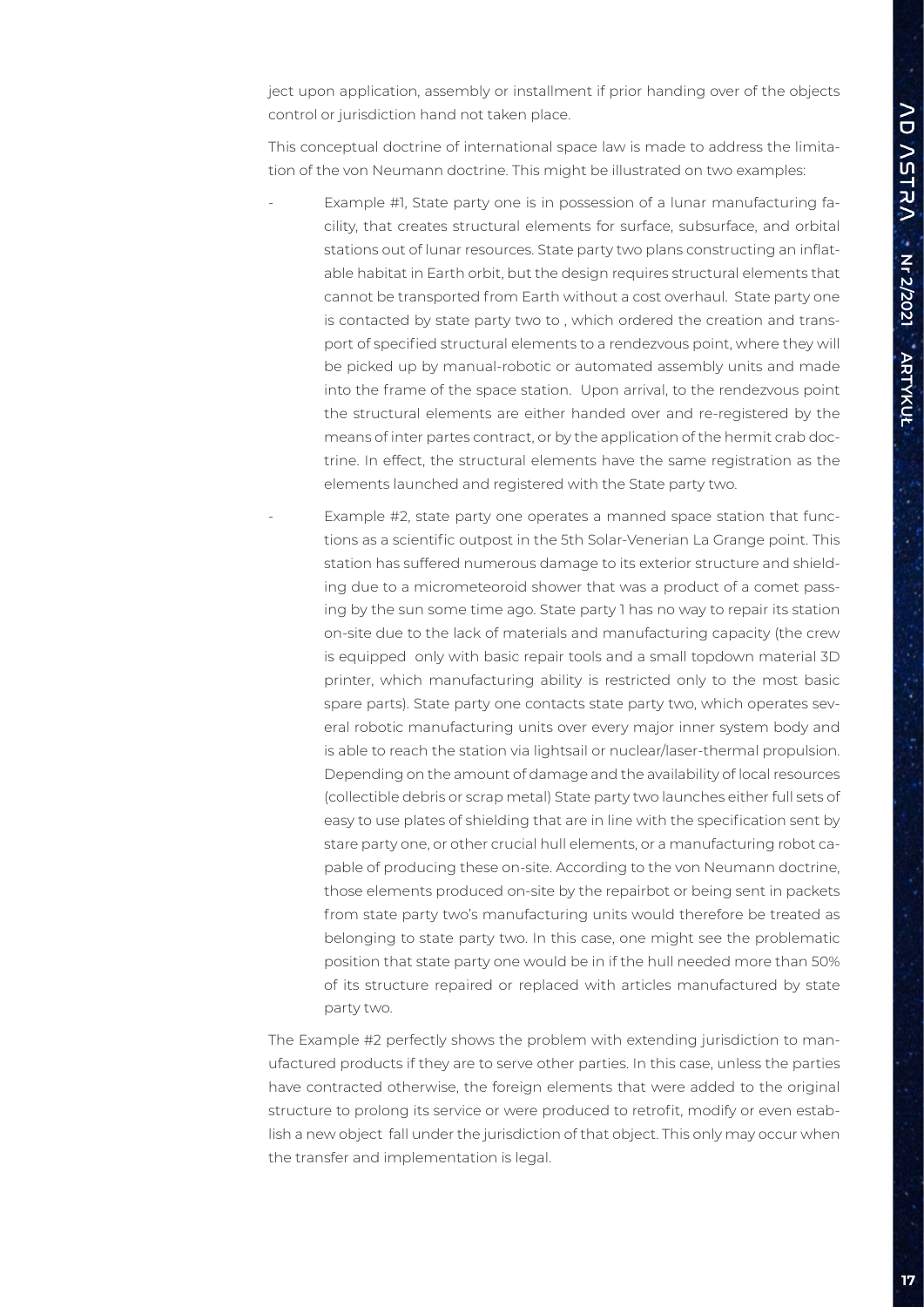Example #3 goes as follows:

Example #3, State party one owns and controls a multipurpose planetary surface rover, which can manipulate, cut and weld, and assemble a certain spectrum of objects and materials. Due to the harsh environment of the rover's place of operations, it has broken one of its six wheels. Although wheels work independently, the broken wheel creates a drag that causes increased expenditures of onboard energy, while on the other hand, its removal would cause the rover to lose some stability, which might have dire consequences when roving through the regolith and crater covered surface of a natural satellite. However, the rover or it's remote controllers discover a broken down rover which was sent here by State party two some time ago. Representatives of State Party one contact state party two and ask for the details of their rover breaking down. Furthermore, invoking the Article XII of the OST, they ask for permission to use one of their rover's functional wheels as a replacement for their broken wheel, as they seem to be of similar design. Upon agreement, the controllers or the rover itself commences the repair and replacement of the part. The hermit crab doctrine states that now the new wheel is an integral part of the operational rover.

Example #3 is the one that might be useful when considering remanufacturing and cannibalizing parts from dead satellites or other space debris. The reusability of broken systems and vehicles should be viewed as an opportunity for space policymakers, as one not only mitigates major space debris creation but also remedies the existing problem in some aspects. However, this process needs to be Legal in accordance with international space law as well as national procedures for re-registration and export of space technologies. In the case of unauthorized seizure of space debris special provisions must apply in accordance with national laws, or severe analogies need to me performed under the international space law to consider theft of an object or its component as piracy or damage caused to a space object. Space law should not allow one party to "PacMan"<sup>64</sup> up space objects belonging to other states in a fashion reminiscent of the "You only live Twice"<sup>65</sup>. Allowing unauthorized incorporation of space debris, dysfunctional systems might lead to other dangerous development akin to piracy or leaching. Thus unless otherwise stated, like in the ISS IGA for example, objects that became incorporated into other space objects become their components and fall under the same jurisdiction as the main object. The Hermit Crab doctrine would enable establishing a rule similar to Accessio principal in European civil law, or the repair-reconstruction doctrine in patent law. The rule states, that an object that is incorporated as a part of a larger object becomes is to be treated as a part of this object, in the similar matter that male anglerfish become integral parts of the female. In essence, any part of a space object, upcycled from a defunct space object or its component would automatically become an integral part of the object that it is added to, as if they would be of the same registry, under the same jurisdiction and control. It would not exclude parties agreeing to a patchwork jurisdiction analogous to that of the ISS. However, this would also erase the possibility of unwarranted extension of one's jurisdiction over foreign space objects, liability issues in the case of additional components attached or salvaged as well as it would clarify most issues with IP infringement prosecution.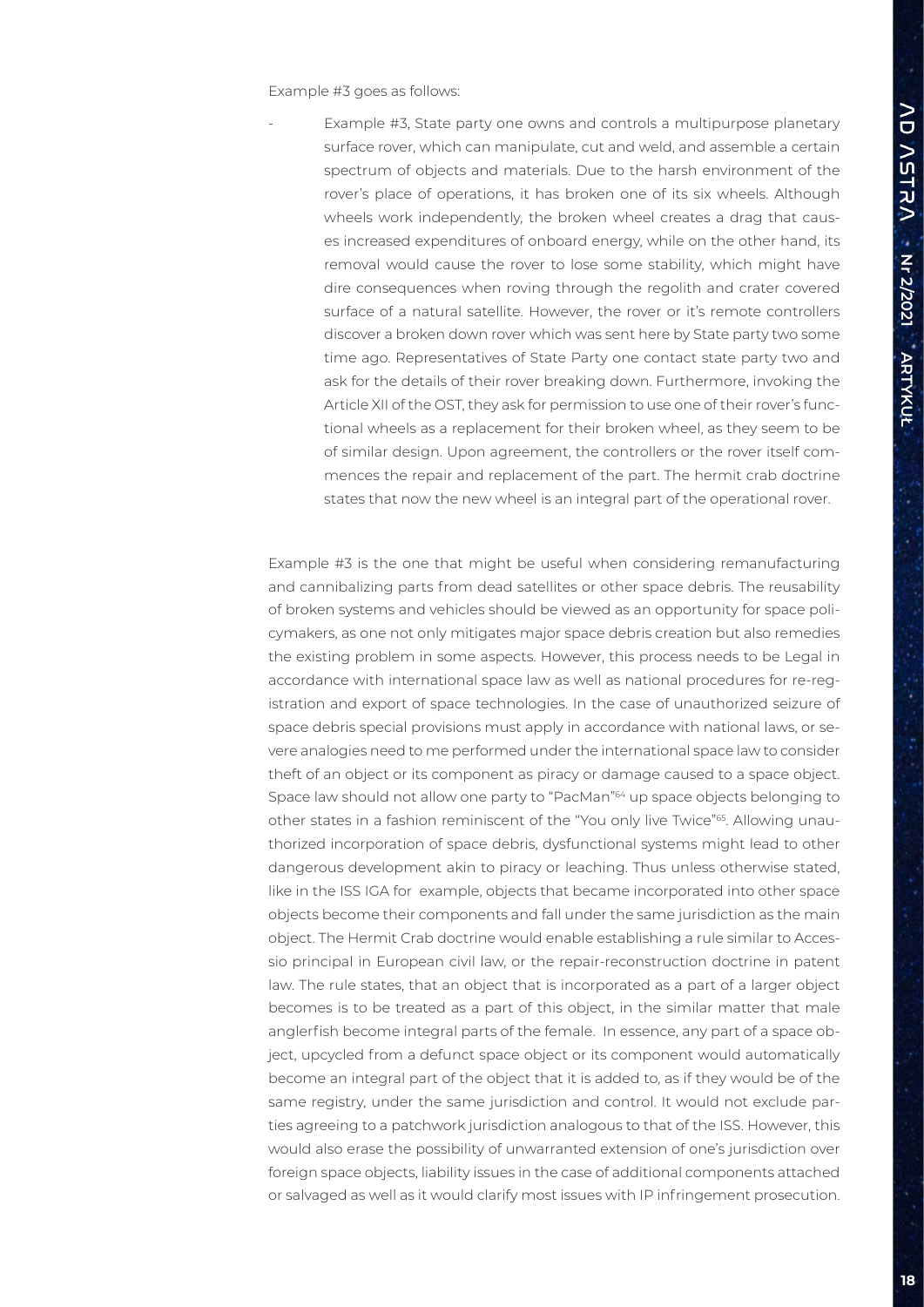There is also the question of objects which dock with each other and perform payload transfer, orbit transfer or other services in outer space. This however shall be brought up in the paragraph discussing the issues revolving around patent law. However, we need to keep in our minds the specificity of what space object based jurisdiction implies to any discussions of transfer and extraterritoriality.

Tying together the Von Neumann Doctrine and the Hermit Crab Doctrine may ensure the legality and responsibility of space manufacturing operation, whether it'll use simple manufacturing methods, complex systems, microrobots, or synthetic organisms. Although there is one administrative system that needs to be reformed in order for those doctrines to succeed. That is the registry system. The registry system might be susceptible to "overload" due to the number of new objects appearing and disappearing. Without proper registration however, lost objects may not be "found" or identified and retrieved to the rightful owner. Furthermore, registration allows states to retain national jurisdiction over their properly registered objects which allows national laws to follow. And patent protection is mostly covered by national borders and does not extend over their lines. If a national border in outer space is defined by the space object like a mobile or immobile "island in space", the creation of other objects, manufactured by their respective mother objects, such object needs to be provided with proper registration and fall under the same jurisdiction as the mother object. If left unprotected by the registry, any space object might become incorporated or used by a foreign entity, out of malice or lack of contact information through ITU or UNSG.

#### **8. CONCLUSIONS**

Space Shoggoths and other space objects possessing the manufacturing and replicating capabilities will require new sets of rules, that are beyond the scope of the present discourse of international law. At the current state mostly nationals laws and intergovernmental law proposals tend to address the problems that will arise from objects actually utilizing space resources, and those that would reuse existing space debris and wreckage. Additionally, space law should revise its approach towards life in outer space, as the approaches presented in this paper show how close robots can become to living organisms, and how biological solutions in architecture, mining, manufacturing, and electronics would create new legal conundrums. The proposed ideas of the von Neumann doctrine and the Hermit Crab doctrine tend to address the basic international legal considerations regarding ownership and jurisdiction.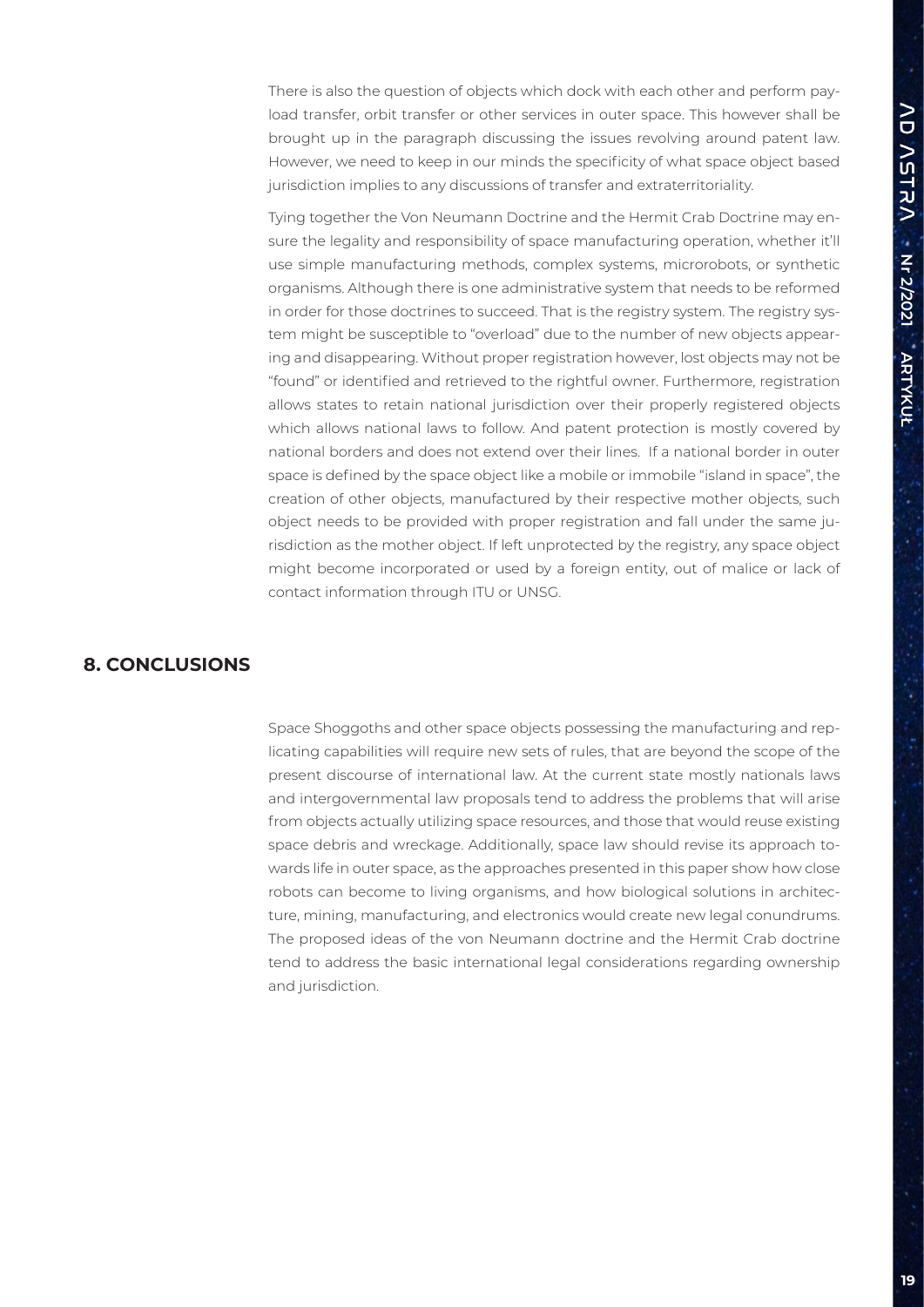- 1 A. F. Hepp, et al., *In-Situ Resource Utilization for Space Exploration: Resource Processing, MissionEnabling Technologies, and Lessons for Sustainability on Earth and Beyond* [in]: 12th Int. Energy Convers. Eng. Conf., Cleveland, OH, 2014. Article no. AIAA–2014–3761.
- 1 Institute for Defense Analyses Global Trends in On Orbit Servicing, Assembly, and Manufacturing (OSAM) https://www.ida.org/-/media/feature/publications/g/gl/ global-trends-in-on-orbit-servicing-assembly-and-manufacturing-osam/d-13161. ashx [accessed 29.10.2021].
- 3 M. A. G. Michaud, *Reaching the High Frontier,* Praeger 1986 https://space.nss.org/ reaching-for-the-high- 5/ [accessed 29.10.2021].
- 4 W. P. McCray, *The Visioneers: How a Group of Elite Scientists Pursued Space Colonies,* Nanotechnologies and a Limitless Future, Princeton University Press 2013, p. 157.
- 5 At the Mountains of Madness HP Lovecraft, Modern Library 2005, p 72.
- 6 H. Moravec. *Mind Children: The Future of Robot and Human Intelligence,* Harvard University Press, Massachusetts, USA 1988, pp. 103-108; H. Moravec, *Robot: Mere Machine to Transcendent Mind,* Oxford University Press, USA 2000, pp. 147-154.
- 7 E. F. Moore, *Artificial Living Plants*, Scientific American 1956, vol. 195, no. 4, pp. 118- 126.
- 8 J. von Neumann, A. W Burks, *Theory of Self-Reproducing Automata*, University of Illinois Press 1966.
- <sup>9</sup> Meaning "non-living technology" as opposed to biotechnology.
- 10 C. Sagan, A. Dryuann, *Comet*, 1985, pp. 346-348.
- 11 F. J. Dyson, *Disturbing the universe,* 1979, pp. 235-236.
- 12 F. Herbert, *Dune*, Chilton Books 1965.
- <sup>13</sup> K. E. Tsiolkovsky's "Dreams of Earth and Sky" from 1895 or Garrett P. Serviss's "Edison's Conquest of Mars" from 1898.
- 14 R J. Lee, *Law and Regulation of Commercial Mining of Minerals in Outer Space*, Springer, London, 2012 http://www.springer.com/gp/book/9789400720381 [accessed 29.10.2021].
- <sup>15</sup> Art. 44 of the ITU Constitution http://search.itu.int/history/HistoryDigitalCollection-DocLibrary/5.17.61.en.100.pdf [accessed 29.10.2021].
- <sup>16</sup> https://www.nasa.gov/pdf/203084main\_ISRU%20TEC%2011-07%20V3.pdf [accessed 29.10.2021].
- 17 N. Labeaga-Martínez, S. Rivo, M. Díaz-Álvarez and J.Martínez-Frías, *Additive Manufacturing for a Moon village,* Procedia Manufacturing 2017, no. 13, pp. 794-801.
- <sup>18</sup> G.L. Matloff, A. J. Fennelly, Interstellar Applications and Limitations of Several *Electrostatic/ Electromagnetic Ion Collection Techniques,* Journal of the British Interplanetary Society (JBIS) 1977, no. 30, pp. 213-222. See Also G. Matloff, E. Mallove, *The Starflight Handbook A Pioneer's Guide to Interstellar Travel*, Wiley, USA 1989.
- 19 R.W. Bussard, *Galactic Matter and Interstellar Flight*, Astronautica Acta 1960, no. 6, pp. 179–95.
- <sup>20</sup> M. C. W. Pinto, *Emerging Concepts of the Law of the Sea: Some Social and Cultural Aspects,* UNESCO, Impact of Science and Technology 1984, no. 4, pp. 335–45.
- <sup>21</sup> Article 6.2 of the Moon Agreement of 1979.
- 22 R. A. Freitas, *A Self-Reproducing Interstellar Probe*, Journal of the British Interplanetary Society 1980, no. 33, pp. 251–264.
- 23 R. A. Feitas, W. Zachary, *A Self-Replicating, Growing Lunar Factory,* Space manufacturing, American Institute of Aeronautics and Astronautics 1981, no. 4, pp. 109–119.
- 24 L. Montgomery, *No Tardigrades here,* Ground Based Space Matters (Aug. 22, 2019), https://groundbasedspacematters.com/index.php/2019/08/22/no-tardigrades-here/ (Accessed: 29.10.2021)
- <sup>25</sup> Zocca, A., Lüchtenborg, J., Mühler, "Enabling the 3D Printing of Metal Components in µ-Gravity " J.: Adv. Mater. Technol. 4(10), 1900506 (2019).
- 26 M. Ott, W. Thomas and F. Larocca, *Optical Fiber Assemblies for Space Flight from the NASA Goddard Space Flight Center*, NASA Goddard Report 2014, p. 6.
- <sup>27</sup> A. Ellery, "Space Exploration Through Self-Replication Technology Compensates for Discounting in Net Present Value Cost-Benefit Analysis: A Business Case?", *New Space, Vol.5, No.3,* 2017, pp. 141-154 (http://doi.org/10.1089/space.2017.0017).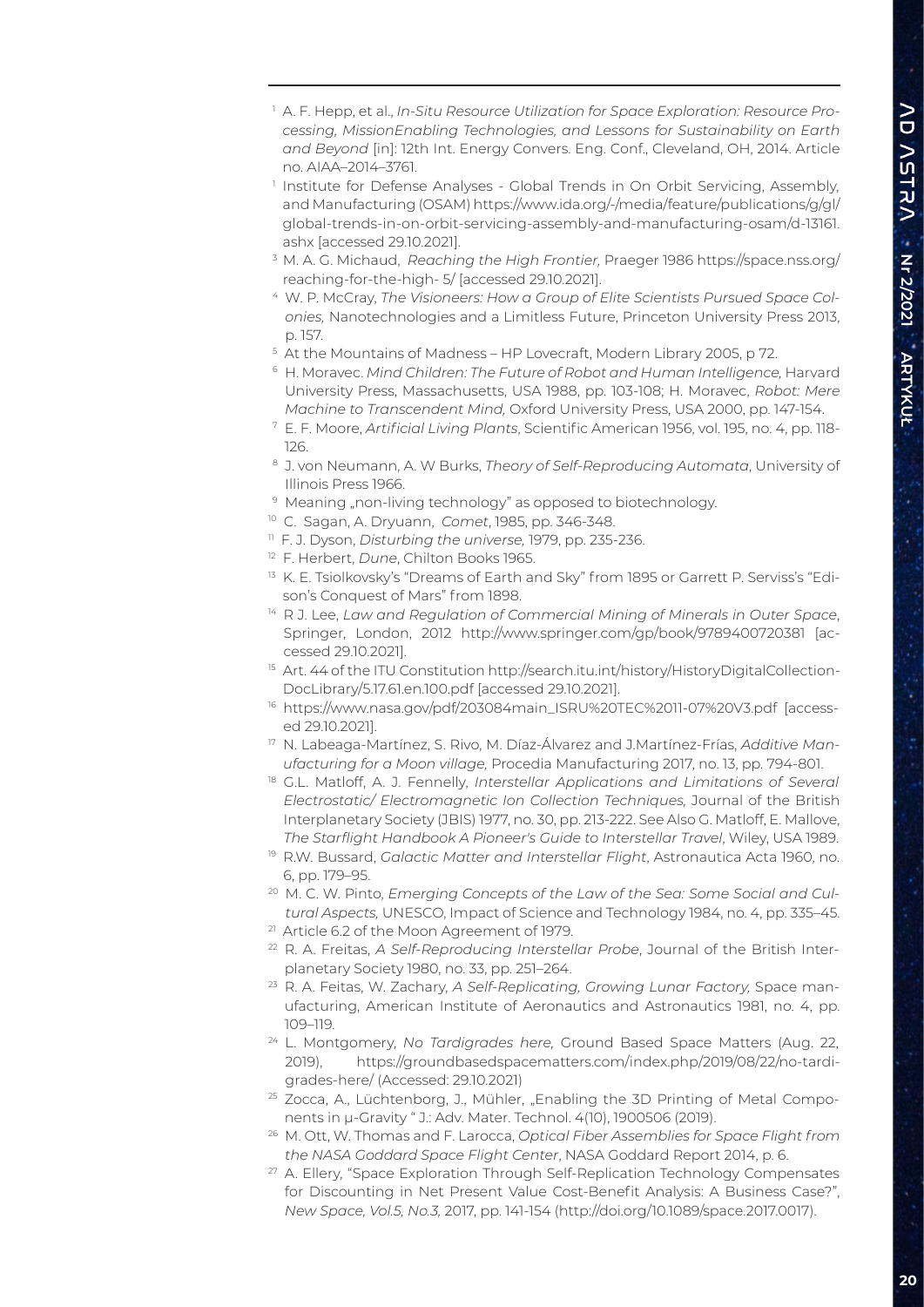- <sup>28</sup> The initial Universal Assembler or Universal Constructor described in Von Neumann's Works was never intended for outer space operations. Those were in fact first mentioned by Dandrige M Cole and Bracewell, and properly explored by Arbib. See: M. A. Arbib, Cyril Ponnamperuma, A. G. W. Cameron (ed.), *The Likelihood of the Evolution of Communicating Intelligences on Other Planets. Interstellar Communication: Scientific Perspectives*, Boston: Houghton Mifflin Company 1974, pp. 59–78.
- 29 G. Chirikjian, *Self-replicating robots for lunar development*, IEEE/ASME Trans. Mechatron 2002, no. 7, pp. 462–472.
- 30 W. P.Gilbreath, R. A. Freitas, *Advanced Automation for Space Missions,* National Aeronautics and Space Administration, Santa Clara, California 1980.
- 31 K. Hamashima et al., *Creation of Unnatural Base Pairs for Genetic Alphabet Expansion Toward Synthetic Xenobiology",* Current Opinion Chemical Biology 2014, October, no 46, pp. 108-114.
- 32 A. Ellery, *How to build a biological machine using engineering materials and methods*, Biomimetics 2020, no. 5(3), p. 35.
- 33 Proposed In H.R.3610 American Space Commerce Free Enterprise Act of 2019. and H.R.2809 – American Space Commerce Free Enterprise Act of 2017. Under § 80101. Definitions, (11) Space Object.
- <sup>34</sup> Such as paper satellites or virtual satellites.
- <sup>35</sup> International Traffic in Arms Regulations (ITAR).
- <sup>36</sup> The Export Administration Regulations (EAR).
- 37 M. C. Mineiro, *Space Technology Export Controls and International Cooperation in Outer Space,* Springer 2012, pp. 47-52.
- 38 MIT Office of the Vice President for Research "Is My Satellite ITAR or EAR?" https:// osp.mit.edu/compliance/export-control/guidance-documents/my-satellite-itaror-ear [accessed 29.10.2021].
- 39 M. K. Carrier, *An Introduction to U.S. Export Control: Regulations for Patent Practitioners*, Akron Intellectual Property Journal 2011, vol. 5, Article 1.
- 40 T. U. Ro, et al., "Patent Infringement in Outer Space in Light of 35 U.S.C. § 105: Following the White Rabbit Down the Rabbit Loophole", Boston University Journal of Science & Technology Law 17 (2011), pp. 33-67
- 41 Hughes Aircraft Company, v. United States of America, No. 426-73 United States Court Of Federal Claims 29 Fed. Cl. 197 August 16, 1993.
- 42 Sec. 20138 (a) (1), Pub. L. 111–314, Dec. 18, 2010, 124 Stat. 3344 (US).
- 43 EvoSphere and Robot Baby Projects both training and possible manufacturing of future terrestrial and spaceborne robots, that would be required to operate autonomously https://evosphere.eu/ [accessed 29.10.2021].
- 44 US 2004 Sunken Military Craft Act (SMCA).
- 45 The term was coined by Dolman in E. C. Dolman,. *Astropolitik: classical geopolitics in the Space Age*, Frank Cass London ; Portland, OR 2002, pp. 1
- 46 Ones comprising of both robotic and biological components, yet not essentially cyborgs, more of colony organisms.
- 47 The non-living technology, the opposite of biotechnology.
- 48 D. Forgan, *Predator-prey behaviour in self-replicating interstellar probes*, International Journal of Astrobiology 2019, no. 18(6), pp. 552-561 (DOI:10.1017/ S1473550419000053) [accessed 29.10.2021].
- 49 P. Glister, *Centauri Dreams. Imagining and planning interstellar exploration,* Copernicus Book 2004, pp. 243-245.
- 50 A. A. Ellery, *Exploration and Utilization of Extra-Terrestrial Bodies*, Earth and Space, 2016. (DOI:10.1061/9780784479971.066).
- 51 S. Kriegman, D. Blackiston, M. Levin, J. Bongard, *A scalable pipeline for designing reconfigurable organisms,* Proceedings of the National Academy of Sciences 2020*,* no. 117 (4), pp. 1853-1859 (DOI:10.1073/pnas.1910837117).
- 52 W. Langford, A. Ghassaei, B. Jenett, N. Gershenfeld, *Hierarchical assembly of a self-replicating spacecraft,* IEEE Aerospace Conference 2017 (DOI:10.1109/ aero.2017.7943956).
- 53 Judgment of the Court (Grand Chamber) of 6 July 2010, *Monsanto Technology LLC v Cefetra BV and Others, C-428/08* - CURIA.
- 54 Bowman v. Monsanto Co., 569 U.S. 278 (2013) SCOTUS.